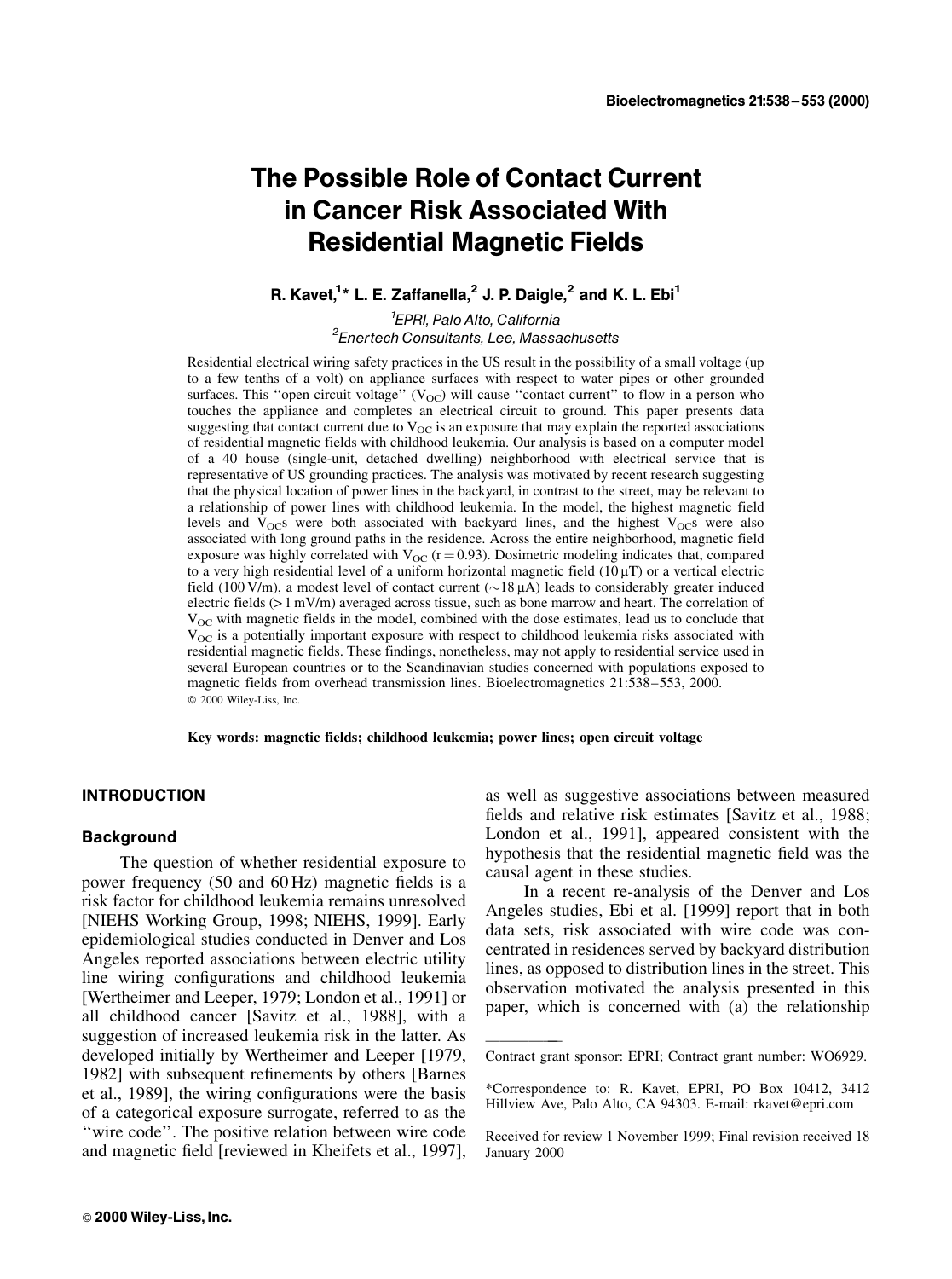between the physical features of residential electric service and exposures to magnetic fields and currents; (b) the correlation among specific electric and magnetic exposure parameters; and (c) the dosimetric implications of these relationships with respect to childhood leukemia risk. We introduce an exposure called the "open circuit voltage"  $(V_{OC})$ , which is a small power frequency voltage (up to a few tenths of a volt) that may appear on electrical equipment.  $V_{OC}$  can cause a "contact current" to flow directly into a person in manual contact with the appliance. The findings presented in this paper suggest that contact current due to  $V_{OC}$  may be an exposure variable that could hold the key to clarifying the reported associations of power line environments with childhood leukemia. We first review the relevant aspects of residential electrical service.

## Residential Electrical Service

The major features of electrical service in US distribution systems are illustrated in Figure 1 and further elaborated in its caption. Electrical service to the residence occurs via the "service drop", which connects the distribution transformer secondary located outside on a utility pole or underground, to the ``service panel'', where the occupant has access to circuit breakers and/or fuses. The service drop consists of three cables: two 120 volt (V) alternating current (ac) ``hot legs'', which provide the load currents for lights, appliances, etc., and the neutral, through which current may return to the substation.

For safety purposes, e.g., electric shock and fire prevention, residential electrical wiring in the US provides multiple pathways for current to return to the substation [NESC, 1992]. Under normal conditions, the current returns via both the utility's service drop neutral and an alternative pathway, which in many cases is a conductive residential plumbing line connected to the municipal water main in the street. The connection to the plumbing is established with a ``ground wire'' bonded electrically to the utility neutral at the service panel and strung at some length to a convenient (exposed) water line. For cases in which conductive water pipes are not available, houses will have driven ground rods to establish a strong alternative ground connection. The amount of current that each pathway takes has an inverse relationship to each pathway's electrical resistance.

The "net load current" is the algebraic sum of the current in the two supply conductors. The ``net current'' in the utility service drop equals the net load current to the residence minus the current in the service drop neutral. Net current equals the current that flows in the alternative ground pathways, which we refer to

as the ``ground current'' (see Figure 1). Thus, the service drop to ground wire pathway becomes a magnetic field source in the residence. The source strength depends on the current magnitude and the pathway's geometry. In residences located away from overhead utility distribution or transmission lines, Kavet et al. [1999] report that, compared to other predictor variables, the net service drop current (i.e., the ground current) correlates most strongly with magnetic fields measured in the residence. In communities with conductive water service and water mains, a fraction of ground current generated in one residence may flow to another residence's ground.

Since the ground wire has a resistance, though small, the current flowing in it produces a voltage difference between the service neutral and the plumbing connection. This voltage equals the ground wire current multiplied by the wire's resistance (assuming no additional resistance due to poor bonding at the wire's termini). To prevent shock, electrical appliances have their metallic chassis connected, either through their neutral wire or their third wire, to the utility neutral bonding point in the service panel (Figure 1). Through this connection, the chassis carries the voltage generated in the ground wire, which we refer to as the "open circuit voltage" or  $V_{OC}$ . As indicated by the open switch in Load 3 in Figure 1,  $V_{OC}$  is present on an appliance even when in the "off" position, so long as it is plugged in.

 $V_{\text{OC}}$  can serve as a source of contact current into a person who touches the chassis, and, through either the other hand or the feet, completes an electrical circuit back to the house's ground. This circuit is shown schematically in Figure 2. The resistance of the ground wire,  $R_{\text{GW}}$ , is usually very small (around 0.1 ohm  $(\Omega)$  for a 30 m length) compared to the resistance in the rest of the contact current pathway, which consists of  $R<sub>P</sub>$ , the resistance of the individual, in series with  $R_G$ , the resistance from the feet back to ground.  $R<sub>P</sub>$  is on the order of several thousand ohms [Reilly, 1998], but varies depending on skin moisture and other factors;  $R_G$  depends on footware, floor material, and housing materials. Thus, since  $R_{\text{GW}} \ll$  $R_P+R_G$ , contact current is essentially equal to  $V_{OC}$ divided by the sum of  $R_P$  and  $R_G$ . If the other hand comes in contact with a water fixture, which is usually at house ground potential, then the contact current would likely take the hand-to-hand route as the path of lower resistance.

Organizations concerned with EMF exposure guidelines [e.g., International Commission on Non-Ionizing Radiation Protection (ICNIRP)] and appliance safety [e.g., Underwriters Laboratories (UL)] have published limits for contact or "leakage"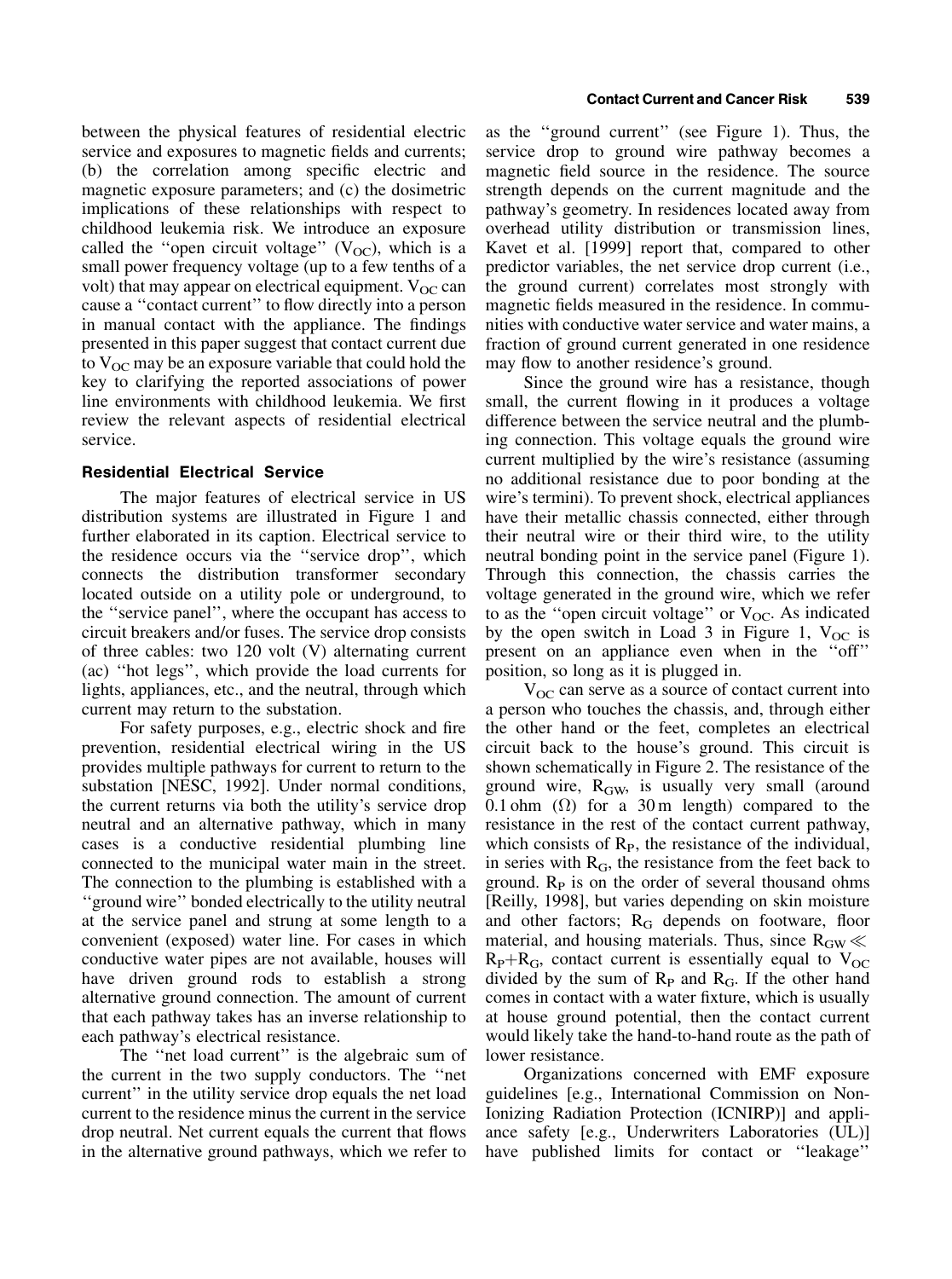

Fig. 1. Residential Electric ServiceTypical of "Multi-grounded Neutral" Systems used in the US and Origin of Open Circuit Voltage (V<sub>OC</sub>). Topinsetisa "real world" view of electrical service to a single-unit residence. Bottom graphic is a schematic of the electrical relationships in the service and internal wiring. Two 120-V conductors (hot legs) from the distribution secondary transformer, 180 degrees out of phase with each other, supply currents I<sub>1</sub> and I<sub>2</sub> to Load1and Load 2, respectively. The center tap of the transformer is grounded at the street pole or underground transformer location. The "net load current" on the service drop is the amount of current returning to the substation at any point in time and, in the figure, equals  $I_{L1}$  $-I_{L2}$ . Current returns viatwo basic pathways: (a) the service drop neutral cable or (b) an alternate ground path, which in the figure consists of a ground wire connected to a conductive water line. The net load current equals the sum of the currents in these two pathways,  $I_{\text{Neutral}} + I_{GW}$ . The "net current" in the service drop equals net load current minus the current in the neutral, or  $I_{\text{Net}} = (I_{L1} - I_{L2}) - I_{\text{Neutral}}$ . The current in the ground wire,  $I_{\text{GW}}$  equals  $I_{\text{Net}}$ .  $I_{\text{GW}}$  and  $I_{\text{Net}}$  are sources of magnetic field in the residence. Because the ground wire has a finite resistance,  $R_{GW}$  (not pictured), a voltage is developed across its length equal to  $I_{GW}$   $\times$   $R_{GW}$  which we refer to as the open circuit voltage ( $V_{\rm OC}$ ). Load 3, plugged in but in the off position (open switch), has a safety wire that connects the load's chassis to the service panel neutral. The chassis is, thus, at a voltage  $V_{\rm OC}$  with respect to the grounded water system. In this model,  $V_{OC}$  represents the largest voltage potentially present prior to contact between a person and an appliance chassis or between a person and metallic structures (e.g., hot water heaters, steam radiators) connected to residential water pipes. Ground currents may be shared among residences.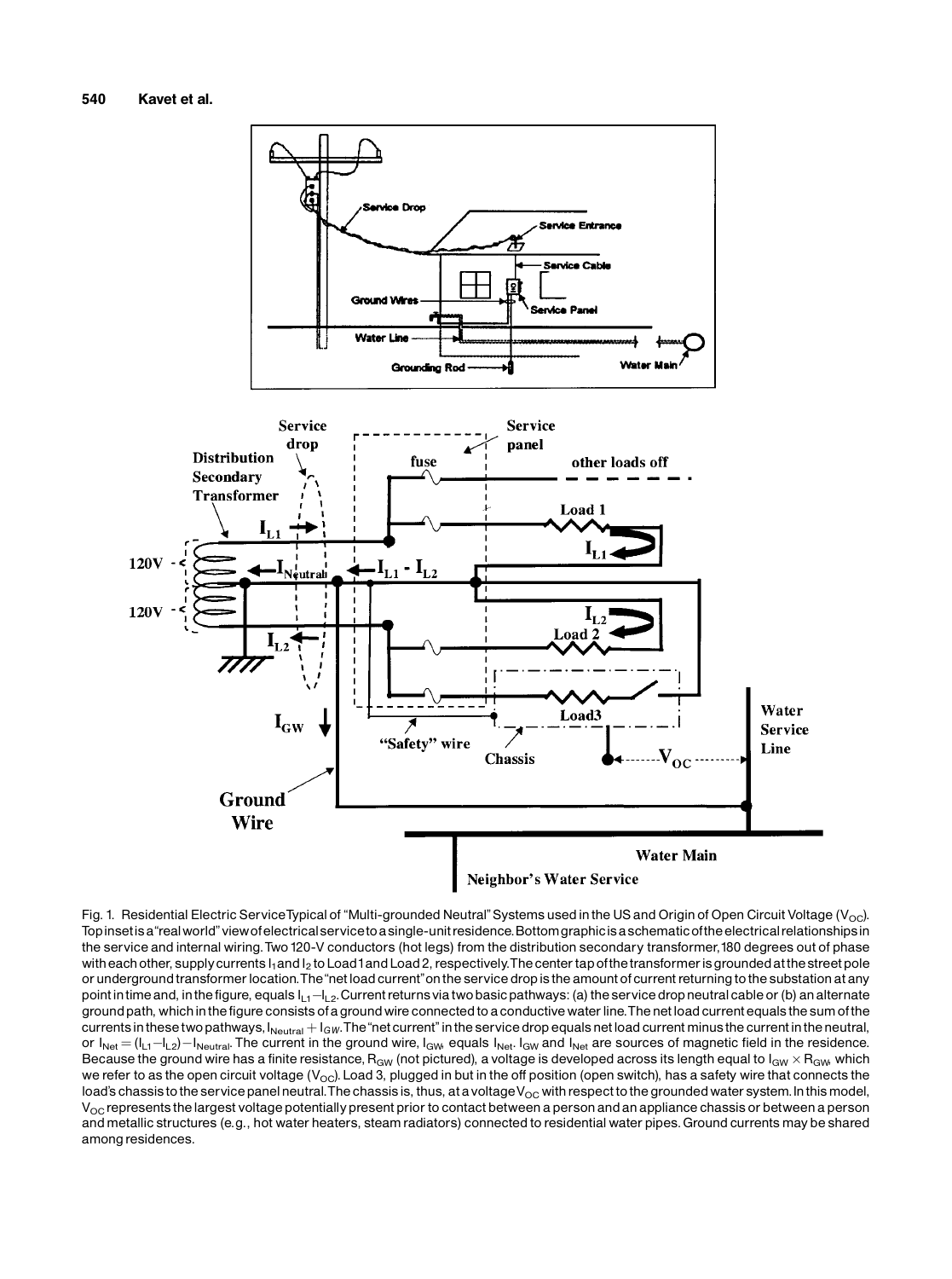

Fig. 2. Contact Current. A person contacting a chassis is exposed to  $V_{OC}$ , which can drive current into that person, depending on the nature of his/her connection to the chassis and to the ground. Moist extremities decrease a person's electrical skin resistance, while insulating footwear or poorly conductive housing materials will sharply limit current.The figure shows hand-to-feet contact, but if the second hand is in touch with a grounded object, the current will take a hand-to-hand route.

currents. These limits are designed to avert hazardous startle and adverse perceptual effects. Below 2.5 kHz, ICNIRP [1998] specifies  $0.5$  mA and  $1.0$  mA contact current limits for the general public and workers, respectively. UL lists 0.5 mA and 0.75 mA as startle limits for portable and fixed appliances, respectively [reviewed in Reilly, 1998]. The National Electric Safety Code [NESC, 1992], which specifies safety practices for overhead transmission line construction and operation, limits to 5 mA steady-state whole body current that may result from electric field induction on large objects (e.g., trucks) in physical contact with a person in the right-of-way of overhead high-voltage transmission lines.

#### Study Overview

We constructed a computer model of a 40 house neighborhood to address how specific physical features of residential electrical service affect magnetic field and  $V_{OC}$  exposures within the residence. The software running the model has been previously validated against measurements taken in a test residence under various grounding conditions [Zaffanella et al., 1997]. The features we examined are line location—backyard or street, relative length of the ground return pathway—short or long, and service line type—overhead or underground. The quantities modeled include the 60 Hz and 180 Hz magnetic fields at the center of each room, the time-weighted-average fields experienced by a child as a result of a day's occupancy of the residence, and the  $V_{OC}$ . The neighborhood wiring follows practices applicable to the US, although we recognize that such practices vary among countries [Rauch et al., 1992]. Despite the stochastic nature of the residential loading imposed on the neighborhood, the model itself is completely deterministic, and the statistical treatment of the data is intended to clarify relationships among exposure and source variables, rather than to achieve inferential support as occurs in population studies.

#### METHODS

#### Modeling Software

The modeling software calculates magnetic fields resulting from currents on arbitrary arrays and configurations of electric transmission lines, primary and secondary distribution lines, and ground and neutral return pathways. The program conducts network analyses of ground/neutral currents in neighborhoods based on user-specified residential loads and impedances. Local dipole sources, such as appliances, are not included in the field calculation. As mentioned above, the program has been previously validated against measured fields and known ground currents [Zaffanella et al., 1997].

#### Modeling Objective

This paper is concerned exclusively with magnetic fields and  $V_{OC}$ s resulting from currents in the service drop (i.e., secondary distribution current) and in the ground path (Figure 1). Wertheimer-Leeper wire code categories do not play a role in the model as configured for the analyses here. In fact, for the neighborhood loading used here, primary loads and their return currents had a negligible effect on residential magnetic fields and  $V_{OC}$ . However, the neighborhood was provided with a full range of distribution wiring configurations representative of the Wertheimer-Leeper wire code, should further development of the neighborhood (e.g., downstream connections to other load centers) be warranted. The appendices contain a detailed description of the neighborhood's electrical infrastructure.

#### Neighborhood Description

Briefly, the study neighborhood (Figure 3) consists of four streets containing 40 two-story houses, each 10.7 m by 7.6 m  $(35 \times 25 \text{ ft})$  with the long dimension parallel to the street. Each house has eight equal-size rooms, four per floor. For each house, the service drop arrives at a corner and then goes to the electrical panel. All houses have copper-pipe water service that provides a conductive ground path to the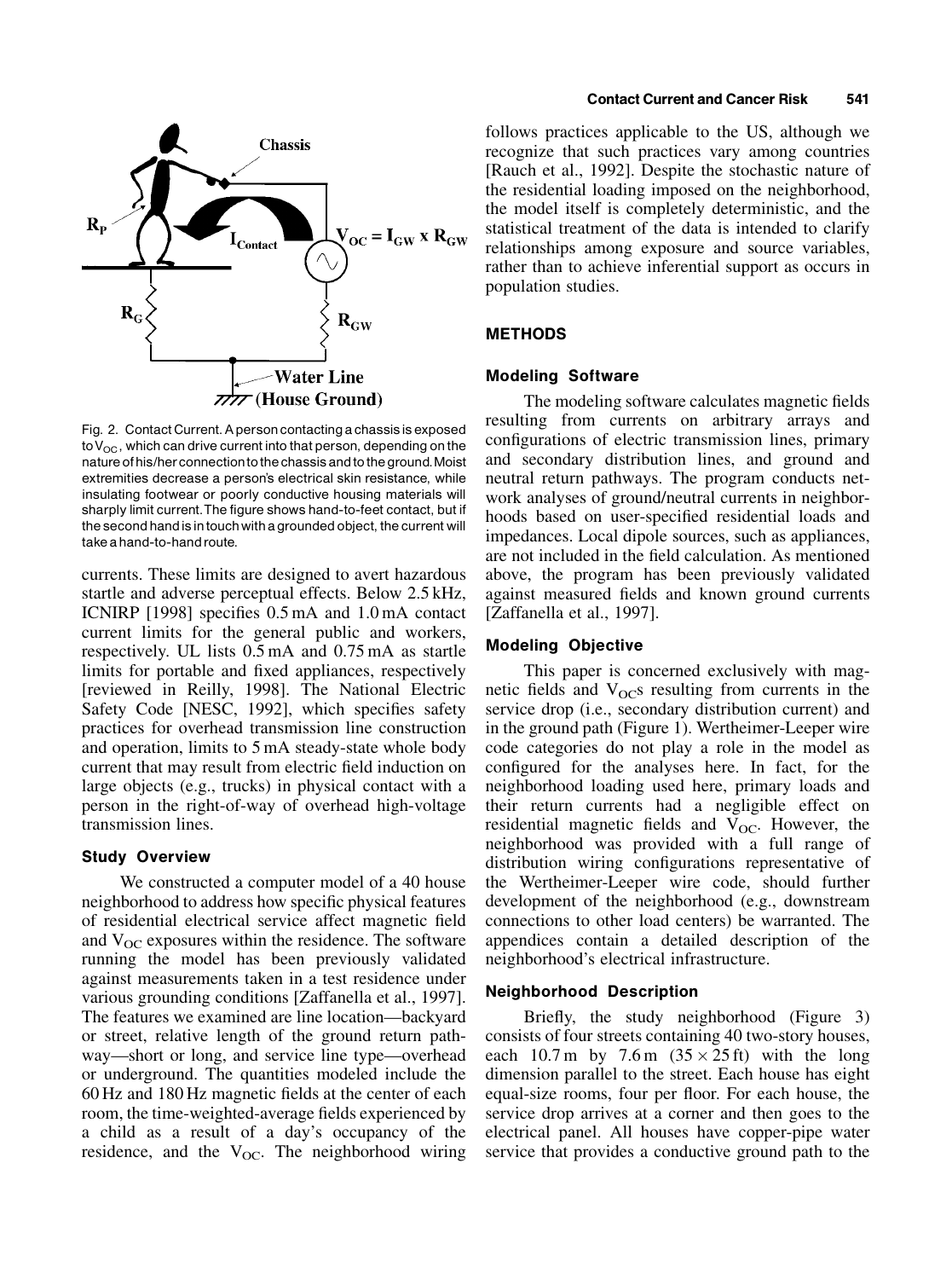

Fig. 3. Model neighborhood (see text and Appendix).

water main. All water mains were located in the middle of the street.

With the exception noted below, all combinations of the following attributes were represented: line location—backyard or street; relative length of the ground return pathway—short or long; and service line type—overhead or underground. Underground lines were not situated in the backyard, as this is a less common feature of residential electric distribution systems. Figure 4 illustrates the "length of ground path'' dichotomous variable: Type 1 is the shorter possible path for overhead street lines, overhead backyard lines, and underground street lines (top to bottom in Figure 4); Type 2 is the longer possible path for overhead street lines, overhead backyard lines, and underground street lines (top to bottom in Figure 4).

## Loading

As discussed above and shown in Figure 1, the net load is the parameter that defines the electrical load of the house with regard to ground current. The ``1,000-home study'' [Zaffanella, 1993] developed a database of electrical parameters, including the 24 h

statistical distribution of the net load for each house. These data suggested using a net load for each house randomly extracted from a log-normal distribution with a median value of 4.34 ampere (A) and a geometric standard deviation of 1.87. The model was run 100 times, each time with a net load randomly allocated to each house. To account for possible ground current interactions between residences, the sign of the net load was also randomly chosen. The load currents were all at the power frequency of 60 Hz with a 15% third harmonic. The value chosen for the third harmonics corresponded to the average value recorded during the 1000 home survey [Zaffanella, 1993].

## RESULTS

### General Statistical Description of Sample

The parameters selected for study are listed in Table 1, and their descriptive statistics across the entire neighborhood are shown in Table 2. The variables displayed continuous, smooth distributions, although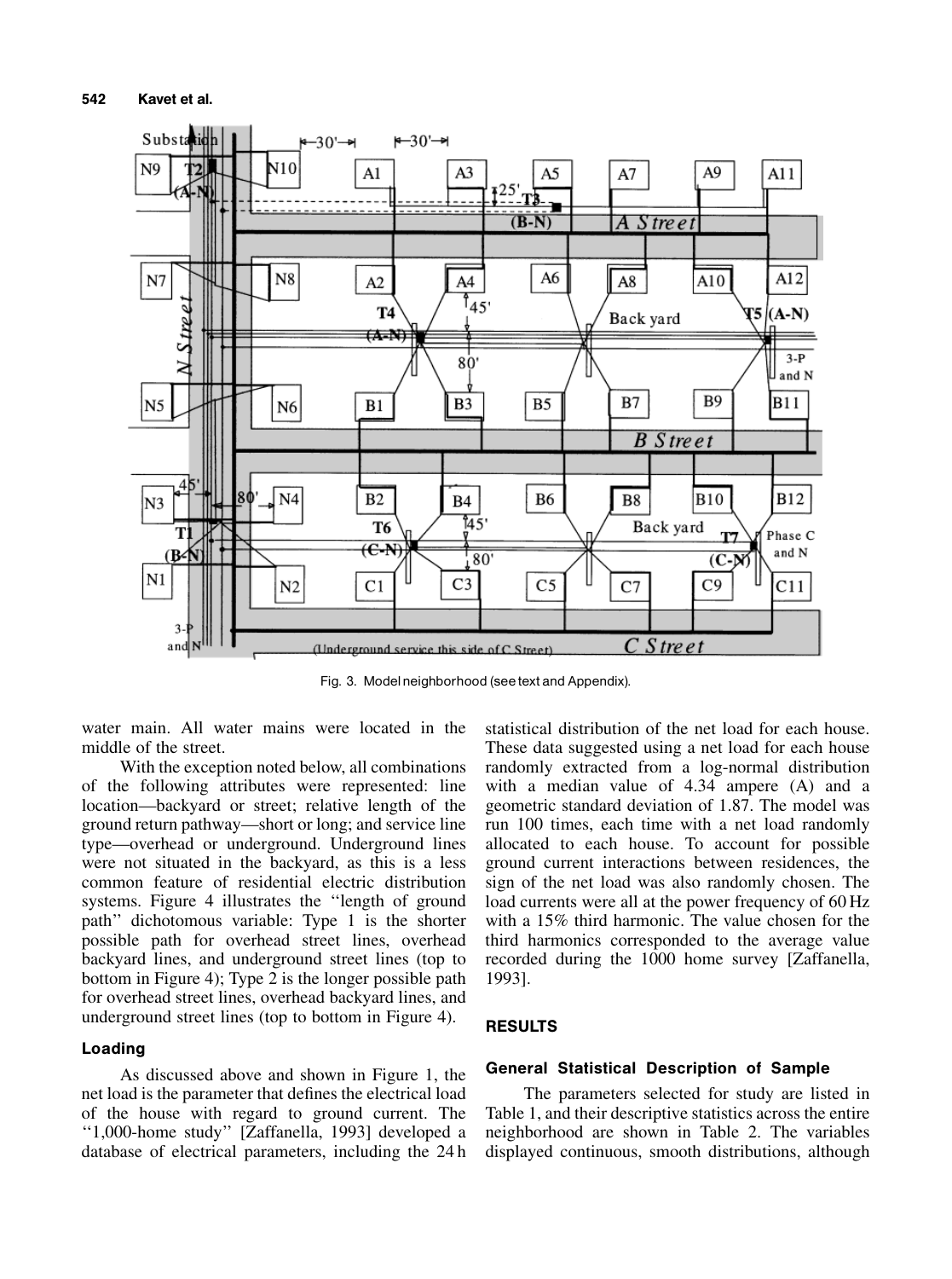

Fig. 4. Net and ground current paths:1a) Overhead street line, short path; 1b) Overhead backyard line, short path; 1c) Underground street line, short path; 2a) Overhead street line, long path; 2b) Overhead backyard line, long path; 2c) Underground street line, long path.

| Parameter       | Description                                                                                                                                                                                                                                                                                                                              |
|-----------------|------------------------------------------------------------------------------------------------------------------------------------------------------------------------------------------------------------------------------------------------------------------------------------------------------------------------------------------|
| AvgRoomB        | Temporal average of the 60 Hz magnetic field in the center of each room 1 m above the floor averaged across all<br>eight rooms                                                                                                                                                                                                           |
| Avg180HzB       | Temporal average of the 180 Hz magnetic field in the center of each room 1 m above the floor averaged across all<br>eight rooms. Typical values of harmonic loads are assumed [Zaffanella, 1993]                                                                                                                                         |
| AvgPerimB       | Temporal average of the magnetic field sampled every 5 m around the house periphery, 1 m from the house, and<br>1 m off ground                                                                                                                                                                                                           |
| AvgChildB       | Temporal average of the field across the entire indoor space, from floor to four feet above the floor. The field is<br>calculated at all points of a three-dimensional grid with one foot (0.305 m) grid size. For each floor of a 10.7 m by<br>7.6 m ( $35 \times 25$ ft) house, there are 4680 calculation points in the "child" space |
| 10%ChildB       | The upper 10th percentile value of child's exposure within a house                                                                                                                                                                                                                                                                       |
| AvgGC           | The temporal average of the current in the residential ground path; same as average net current in the service drop                                                                                                                                                                                                                      |
| $10\%$ GC       | The upper 10th percentile value of GC within a house                                                                                                                                                                                                                                                                                     |
| $AvgV_{OC}$     | Temporal average of the open-circuit voltage between appliance chassis and the water line at the point where it is<br>connected to the conductor that grounds the electric service neutral                                                                                                                                               |
| $10\%$ $V_{OC}$ | The upper 10th percentile value of $V_{OC}$ within a house                                                                                                                                                                                                                                                                               |

<sup>a</sup>Within each residence parameters are calculated for each of 100 loads randomly assigned. Thus, for example, AvgGC for a residence is the ground current averaged over 100 values; 10%GC for a residence is the value exceeded for 10% of the calculations.

most were not normally distributed according to the Shapiro-Wilk test.

#### Stratification of Sample

By design (see Methods), only the currents in the service secondaries, service neutral, and ground pathways influenced the electrical quantities computed for each residence. Thus, all one-, two-, and three-phase primary lines were collapsed into one "overhead" (OH) category, with the remainder classified as

``underground'' (UG). The basic geometric differences between OH and UG are evident in Figure 4.

Table 3 shows summary statistics for several key exposure variables, stratified by engineering factors. Visual inspection suggests that the highest field exposure quantities were associated with backyard, overhead lines, the highest ground currents were associated with overhead lines, and the highest  $V_{OC}$ s were associated with overhead, backyard lines with long ground paths.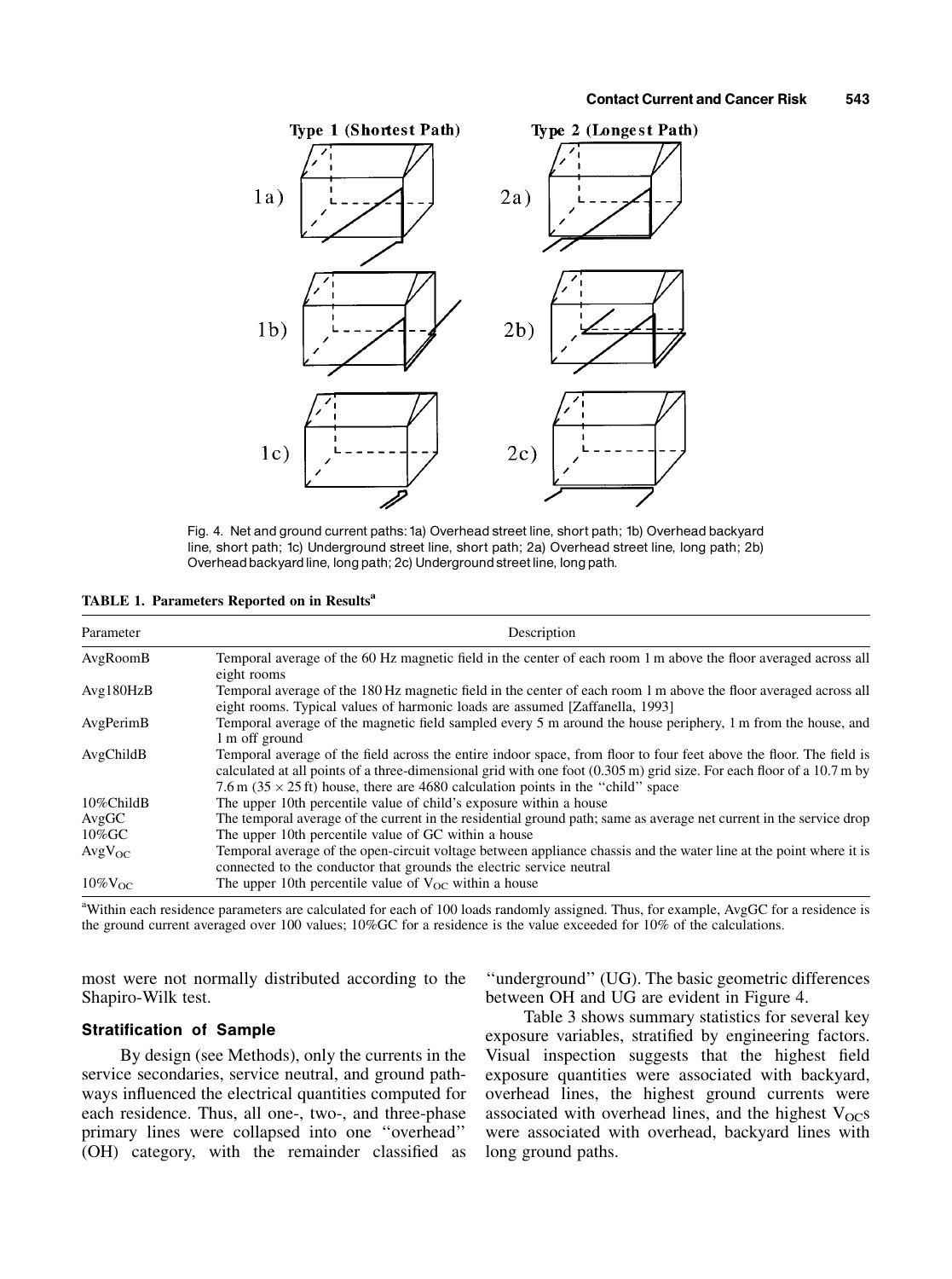| TABLE 2. Descriptive Statistics for Selected Exposure Variables for the Entire Neighborhood Sample ( $N=40$ Houses) |  |
|---------------------------------------------------------------------------------------------------------------------|--|
|---------------------------------------------------------------------------------------------------------------------|--|

| Statistic               | AvgRoom<br>$B(\mu T)$ | Avg180Hz<br>$B(\mu T)$ | AvgPerim<br>$B(\mu T)$ | AvgChild<br>$B(\mu T)$ | 10%Child<br>$B(\mu T)$ | AvgGC<br>(A) | $10\%$ GC<br>(A) | $AvgV_{OC}$<br>(mV) | $10\%$ $V_{OC}$<br>(mV) |
|-------------------------|-----------------------|------------------------|------------------------|------------------------|------------------------|--------------|------------------|---------------------|-------------------------|
| Mean                    | 0.077                 | 0.014                  | 0.118                  | 0.097                  | 0.169                  | 1.44         | 2.82             | 54.4                | 107.1                   |
| SD.                     | 0.046                 | 0.009                  | 0.096                  | 0.052                  | 0.103                  | 0.64         | 1.22             | 34.2                | 67.6                    |
| Median                  | 0.088                 | 0.016                  | 0.085                  | 0.095                  | 0.169                  | 1.23         | 2.47             | 53.2                | 105.2                   |
| Upper $10\%$            | 0.135                 | 0.025                  | 0.264                  | 0.177                  | 0.320                  | 2.53         | 4.79             | 90.8                | 187.5                   |
| Lower $10\%$            | 0.012                 | 0.002                  | 0.011                  | 0.021                  | 0.008                  | 0.79         | 1.53             | 10.4                | 20.0                    |
| Shapiro-Wilk<br>P-value | < 0.05                | < 0.01                 | < 0.01                 | > 0.1                  | > 0.3                  | < 0.01       | < 0.01           | < 0.05              | < 0.05                  |

TABLE 3. Summary Statistics for Selected Exposure Measures Broken Down by System Characteristics

|              |               |                |    |        | AvgRoomB (µT) |        | AvgChildB (uT) |               | AvgGC(A)      |        | $AvgV_{OC}$ (mV) |
|--------------|---------------|----------------|----|--------|---------------|--------|----------------|---------------|---------------|--------|------------------|
| Line<br>type | Location      | Ground<br>type | N  | Median | $Min-Max$     | Median | $Min-Max$      | Median        | $Min-Max$     | Median | $Min-Max$        |
| <b>OH</b>    | Backyard      | Short          | 12 | 1.12   | $0.12 - 1.64$ | 1.05   | $0.61 - 1.83$  | 1.49          | $0.88 - 2.60$ | 52.0   | $30.7 - 91.0$    |
| <b>OH</b>    | Backyard      | Long           | 12 | 0.99   | $0.54 - 1.63$ | 1.12   | $0.80 - 2.14$  | 1.09          | $0.78 - 2.10$ | 74.5   | $53.7 - 144.0$   |
| <b>OH</b>    | Street        | Short          | 6  | 0.72   | $0.41 - 1.09$ | 0.73   | $0.34 - 1.01$  | 2.13          | $0.98 - 2.80$ | 20.9   | $9.6 - 27.6$     |
| <b>OH</b>    | Street        | Long           | 4  | 0.53   | $0.14 - 1.03$ | 1.05   | $0.34 - 1.42$  | 1.46          | $0.48 - 1.98$ | 64.6   | $21.1 - 87.7$    |
| UG           | <b>Street</b> | <b>Short</b>   | 4  | 0.10   | $0.04 - 0.15$ | 0.17   | $0.14 - 0.21$  | 1.01          | $0.83 - 1.22$ | 10.0   | $8.2 - 12.0$     |
| UG           | <b>Street</b> | Long           | 2  |        | $0.18 - 0.18$ |        | $0.25 - 0.40$  | $\frac{1}{2}$ | $0.51 - 0.79$ |        | $22.4 - 35.1$    |

#### Regression Model

A linear regression model was used to clarify the dependencies between the three factors (line type, location, and ground type) and the nine computed exposure variables:

$$
Exposure = β1*(Line Type) + β2*(Location)+ β3*(Ground Type) + ε
$$

The results of the regression analysis are summarized in Table 4. The computed P-values shown cannot be taken too literally because the residual "errors" are not random and because if the number of houses and number of temporal samples were increased, all the Pvalues would necessarily become smaller. In general, exposure values were increased for residences served by backyard OH lines. Not surprisingly with their lower resistance, short ground paths increased ground current, and the long ground path increased  $V_{OC}$ .

The results in Table 4 were generally consistent with subgroup models that included OH lines only  $(N = 34;$  Location and Ground Type predictors); backyard lines only  $(N = 24)$ ; Ground Type predictor only); and street lines only  $(N = 16;$  Line Type and Ground Type predictors).

#### Correlation of Exposure Variables

Table 5 shows the Pearson correlation among the six average exposure parameters under study. The nonparametric Spearman test produced essentially the same results. The nearly perfect correlation between AvgRoomB and Avg180HzB is not surprising as sources for both exposures and methods for field calculation are tightly linked.

We note a very high correlation ( $r = .93$  or about 87% explained variance) between AvgChildB and  $AvgV<sub>OC</sub>$ . The correlations between these two parameters and the other exposure variables were relatively weaker. The reasons for this difference are (1) the way AvgChildB was computed, compared to the other field quantities (see Table 1), and (2) the relation between ground current (GC) and both AvgChildB and  $V_{OC}$ , as compared to the other field quantities. First, Avg-ChildB was computed across the entire floor space of the residence and thus it controls for asymmetric service and ground wiring patterns among residences. AvgRoomB, which represents the average field from only the center of each house's rooms, does not completely control for asymmetry, nor does AvgPerimB taken at selected points outside the residence.

Second, linear regression allows us to observe that, within both Backyard  $(N = 24)$  and Street  $(N = 16)$  strata, the following model accounts for 100% of the variability in both  $AvgV_{OC}$  and Avg-ChildB (of course, the value of the  $\alpha$  coefficients are different for  $AvgV_{OC}$  and  $AvgChild$ ):

$$
AvgV_{OC} \text{ or } AvgChildB = \alpha_1 * (AvgGC)
$$
  
+  $\alpha_2 * (Ground Type)$   
+  $\alpha_3 * (Ground Type)^*(AvgGC) + \varepsilon$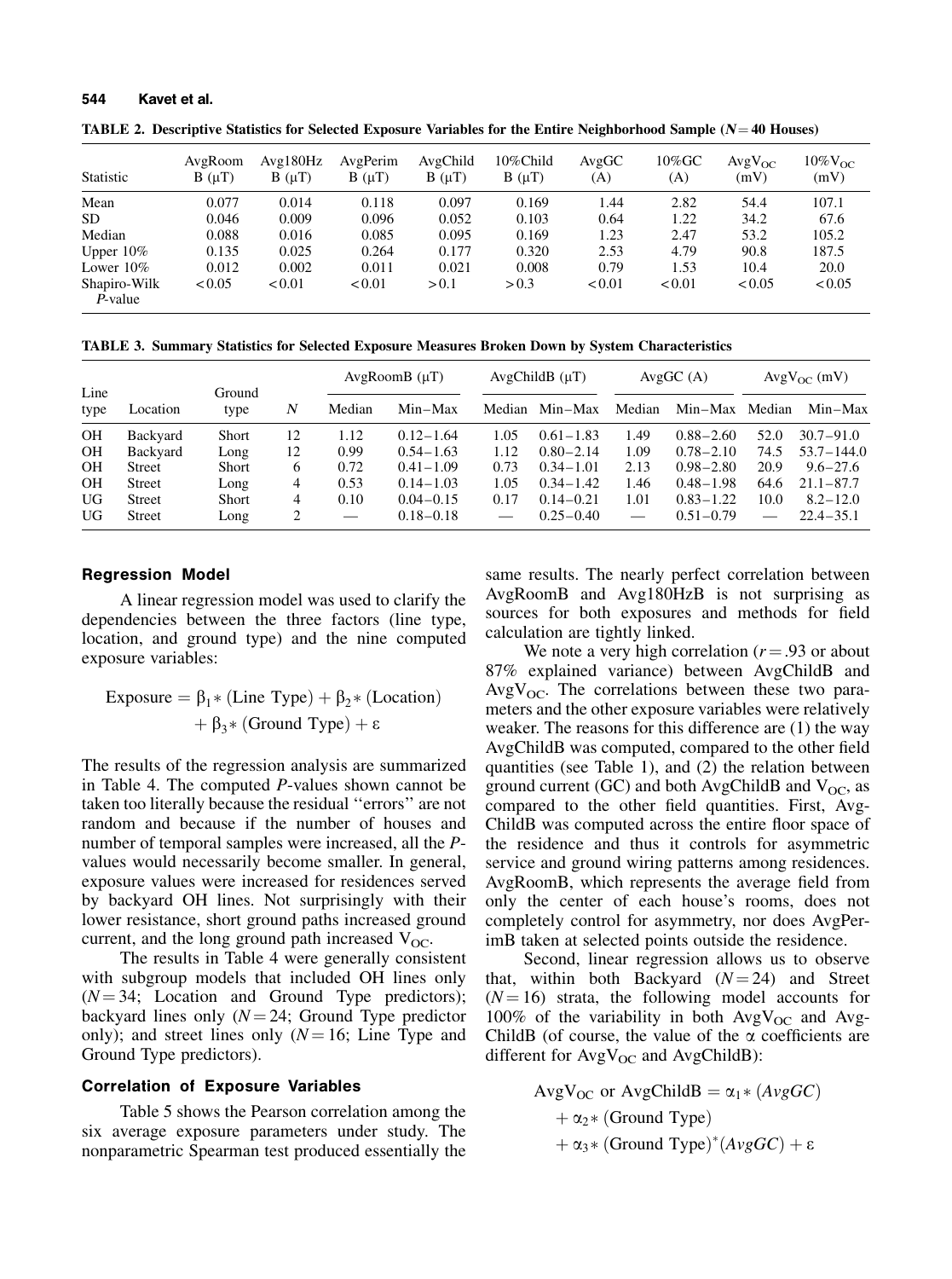|                   | Predictor variables     |                                  |                                |  |  |  |  |  |
|-------------------|-------------------------|----------------------------------|--------------------------------|--|--|--|--|--|
| Exposure variable | Line type<br>(OH or UG) | Location<br>(Backyard or Street) | Ground type<br>(Short or Long) |  |  |  |  |  |
| AvgRoomB          | OH, < 0.01              | Backyard, $< 0.05$               | > 0.2                          |  |  |  |  |  |
| 180HzAvgB         | OH, < 0.05              | Backyard, $< 0.01$               | > 0.2                          |  |  |  |  |  |
| AvgPerim          | > 0.2                   | Backyard, $< 0.01$               | > 0.2                          |  |  |  |  |  |
| AvgChildB         | OH, < 0.01              | Backyard, $< 0.01$               | > 0.2                          |  |  |  |  |  |
| 10%ChildB         | OH, < 0.01              | Backyard, $< 0.01$               | Long, $< 0.05$                 |  |  |  |  |  |
| AvgGC             | OH, < 0.01              | > 0.2                            | Short, $= 0.01$                |  |  |  |  |  |
| $10\%$ GC         | OH, < 0.01              | > 0.2                            | Short, $< 0.01$                |  |  |  |  |  |
| $AvgV_{OC}$       | < 0.2                   | Backyard, $< 0.001$              | Long, $< 0.001$                |  |  |  |  |  |
| $10\%$ $V_{OC}$   | < 0.2                   | Backyard, $< 0.001$              | Long, $< 0.001$                |  |  |  |  |  |

TABLE 4. Summary Results of Regression Analysis of Full Sample  $(N = 40)$ 

Table shows P-value associated with regression coefficients of predictor variable;  $P < 0.2$  means 0.10  $\lt P \lt 0.2$ ;  $P \lt 0.1$  means  $0.05 \lt P \lt 0.1$ ;  $P \lt 0.05$  means  $0.01 \lt P \lt 0.05$ ;  $P \lt 0.01$  means  $0.001 < P < 0.01$ . In one case  $P = 0.01$ .

Table also shows which predictor causes exposure to rise for all cases when  $P < 0.05$ , e.g., AvgGC increases with Short Ground Type, compared to Long, and AvgRoomB increases with OH Line Type, compared to UG.

TABLE 5. Pearson Correlation of Average Exposure Parameters  $(N = 40)$ 

|           | 180HzAvgB                | AvgPerimB | AvgChildB | AvgGC | $AvgV_{OC}$ |
|-----------|--------------------------|-----------|-----------|-------|-------------|
| AvgRoomB  | 0.99                     | 0.84      | 0.78      | 0.54  | 0.68        |
| 180HzAvgB | $\overline{\phantom{0}}$ | 0.84      | 0.80      | 0.50  | 0.73        |
| AvgPerimB |                          |           | 0.74      | 0.47  | 0.66        |
| AvgChildB |                          |           |           | 0.65  | 0.93        |
| AvgGC     |                          |           |           |       | 0.37        |

The Ground Type main term (the  $\alpha_2$  term) contributes negligibly to explaining  $AvgV_{OC}$  or AvgChildB. In other words, within each Location stratum (Backyard or Street) both  $AvgV_{OC}$  and AvgChildB in our model are determined solely by ground current plus ground current as modified by the length of the ground path. For AvgRoomB, the same model explains 45% of the variance for Backyard and 72% of the variance for Street; for AvgPerimB, the model explains 47% of the variance for Backyard and 46% of the variance for Street. For neither AvgRoomB nor AvgPerimB were the main Ground Type or interaction terms statistically significant. Thus, across the full population of our model neighborhood,  $V_{OC}$  and the child's magnetic field exposure classify each other better than any of the other field or ground current quantities.

#### Comparative Dosimetry

Finally, we compare dosimetric quantities averaged within the bone marrow and across the heart of an adult male resulting from magnetic field exposure, electric field exposure, and contact current, all 60 Hz. Although an important focus of these comparisons concern children, more precise modeling data are available for adults than for children. For this comparison, a uniform magnetic field of  $10 \mu T$ , oriented perpendicular to the front of the body was chosen; the electric field chosen was  $100$  V/m, vertical and uniform when unperturbed; two electric field results are presented, one for a grounded subject and one for a subject in free space (off ground). These values represent extremely high residential fields that do not occur away from appliances. Contact current was estimated from the upper 10% average  $V_{OC}$  value of 90 mV (see Table 2). Assuming a total body resistance  $(R_P)$  of  $2.5 k\Omega$  (see Reilly, 1998) and the same value back to the circuit ground  $(R_G)$ , for a total resistance of  $5k\Omega$ , we calculated a contact current of  $18 \mu A$ , more than ten times below the median perception threshold for adult males (0.36 mA) [IEEE, 1985]; based on limited data for children in IEEE [1985], we estimated that the perception threshold for a child would be about  $35-50\%$  of the value listed for adult males (on the order of 0.15 mA). Of course, for hand-to-feet contact, current would double in a very well-grounded person, but would be much less, or even zero, for an individual wearing well-insulated footwear or standing on an insulated floor surface.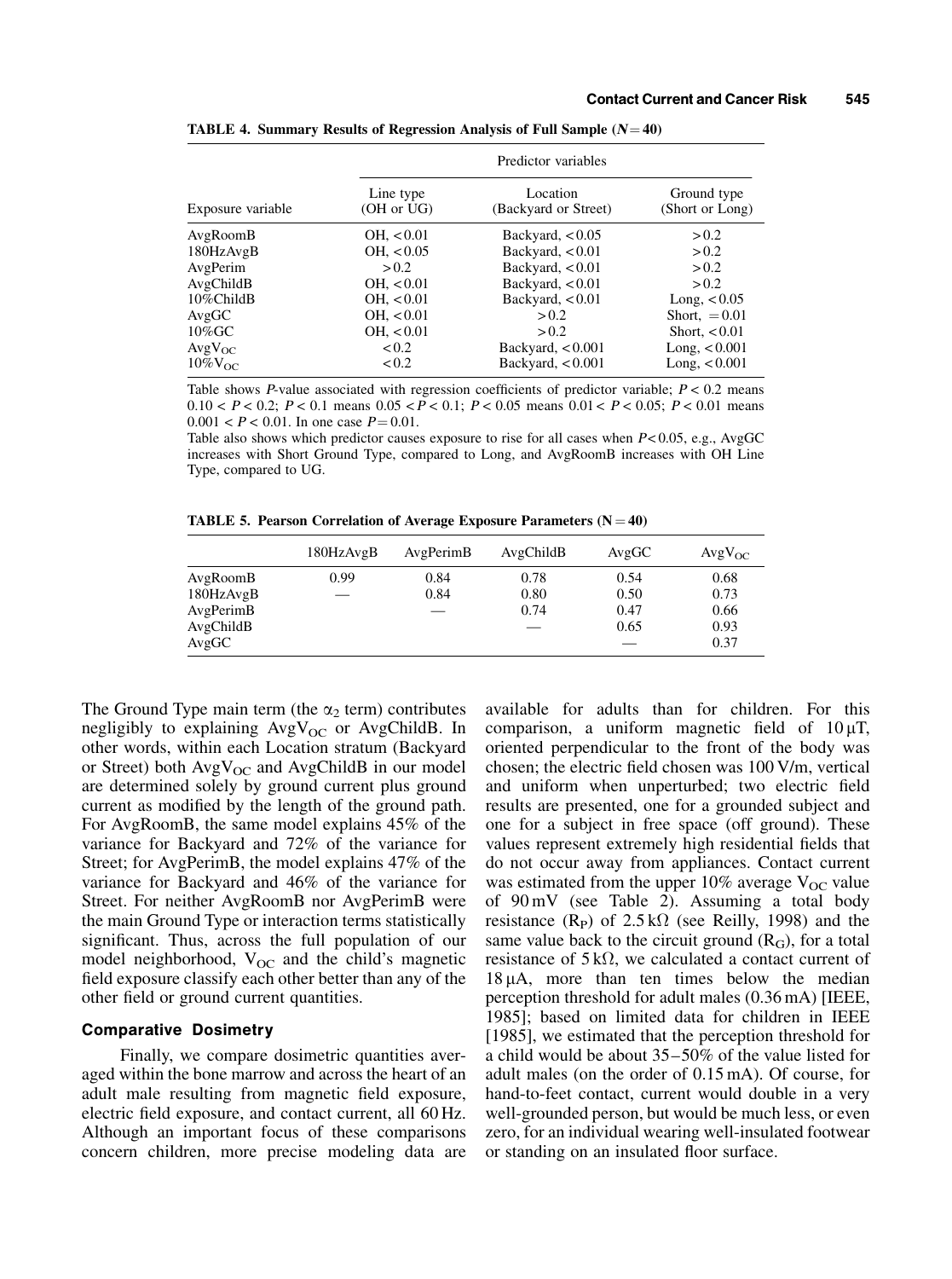| TABLE 6. Comparative Dosimetry from Magnetic Field, Electric Field, and Contact Current Exposure <sup>a</sup> |  |  |  |  |  |  |  |
|---------------------------------------------------------------------------------------------------------------|--|--|--|--|--|--|--|
|---------------------------------------------------------------------------------------------------------------|--|--|--|--|--|--|--|

|                 |                                                           |                    | Bone marrow         |                                                                                     | Heart                              |  |                                         |
|-----------------|-----------------------------------------------------------|--------------------|---------------------|-------------------------------------------------------------------------------------|------------------------------------|--|-----------------------------------------|
| Factor          | Configuration                                             | 60 Hz exposure     | $E$ (mV/m)          |                                                                                     | $J (mA/m^2)$ E (mV/m) $J (mA/m^2)$ |  | Reference                               |
| Magnetic field  | Uniform, horizontal,<br>perpendicular to<br>front of body | $10 \mu T$         |                     | $1.6 \times 10^{-1}$ $8.0 \times 10^{-3}$ $1.4 \times 10^{-1}$ $1.4 \times 10^{-2}$ |                                    |  | Dawson and Stuchly,<br>1998             |
| Electric field  | Uniform, vertical,<br>grounded model                      | 100 V/m            |                     | $3.2 \times 10^{-1}$ $1.6 \times 10^{-2}$ $1.3 \times 10^{-1}$ $1.3 \times 10^{-2}$ |                                    |  | Stuchly et al., 1998                    |
| Electric field  | Uniform, vertical, free<br>space model                    | 100 V/m            |                     | $1.0 \times 10^{-1}$ $5.0 \times 10^{-3}$ $6.6 \times 10^{-2}$ $6.6 \times 10^{-3}$ |                                    |  | Stuchly et al., 1998                    |
| Contact current | Current injection into<br>shoulders                       | $18 \mu A$ (total) | $3.5 \times 10^{0}$ | $1.8 \times 10^{-1}$ $1.9 \times 10^{0}$ $1.9 \times 10^{-1}$                       |                                    |  | Dawson et al.,<br>in press <sup>b</sup> |

<sup>a</sup>The electric fields and current density values are averaged across the tissue.<br><sup>b</sup>This reference reports dosimetry relevant to pacemaker interference only: ti

<sup>b</sup>This reference reports dosimetry relevant to pacemaker interference only; tissue average values for this table provided by M. Stuchly (personal communication).

 $\sigma$ (heart) = 0.1 S/m

 $\sigma$ (marrow) = 0.05 S/m

The induced average electric fields and current densities (Table 6) were derived from values published by Stuchly and colleagues (references listed in table). These investigators used the scalar potential finite difference and finite-difference time-domain methods to calculate induced electric fields and current densities from fields and injected currents in anatomically correct models of adult males subdivided into cuboidal voxels 3.6 mm on a side, with tissue-specific conductivity, as estimated from published sources.

Table 6 reports that  $18 \mu A$  injected current produces an electric field of  $3.5$  mV/m averaged across bone marrow and 1.9 mV/m averaged across heart tissue, more than an order of magnitude higher than from the field levels selected for comparison.

#### **DISCUSSION**

Our initial objective was to explore a possible engineering basis for the result of Ebi et al. (1999) that, in two previous studies of power lines and childhood cancer [Savitz et al., 1988; London et al., 1991], risk was related to the backyard location of lines, in contrast to street location. To that end, we developed a virtual neighborhood of 40 single-dwelling houses with different combinations of residential electric service attributes, including line location, line type, and ground length, as described above in detail. We report higher power-frequency and harmonic fields associated with overhead lines located in the backyard, higher ground currents associated with overhead lines and short ground paths, and higher open circuit voltage  $(V<sub>OC</sub>)$  associated with backyard lines and long ground paths. Further, we find (a)  $V_{OC}$  is highly correlated with the magnetic field across the residential floor area (AvgChildB) in the neighborhood model; and (b) compared to magnetic or electric fields,  $V_{OC}$  can produce a higher electric field in target tissue. As further discussed below, these last two results suggest that  $V_{OC}$  is a potentially relevant, though overlooked, exposure in prior studies concerned with the relationship of electric power line environments to health.

#### Correlation of Magnetic Fields With  $V_{OC}$

The correlation of magnetic fields with  $V_{OC}$  in our virtual neighborhood reflects their fundamental electrical relationship. Both result from electrical current, the former from any current source near or in a residence and the latter from current in the ground. The high correlation of  $V_{OC}$  with AvgChildB for the neighborhood indicates that, in locations with similar electrical characteristics, the magnetic field measured across a residential area would serve as a marker or surrogate for  $V_{OC}$ . In actual neighborhoods, a poorer correlation is likely to occur. For example, currents on primary distribution lines that do not contribute to a given residence's ground current will nonetheless contribute to the residential field. Likewise, the correlations reported here do not extend to magnetic fields calculated for residences near overhead transmission lines based on historical load data, as was done for several Scandinavian epidemiology studies [reviewed in NIEHS Working Group, 1998]. Without further investigation, however, we would not categorically dismiss the possibility of contact potentials resulting from magnetic induction on long conductive paths within and between residences abutting rightsof-way.

We designed the neighborhood according to the ``multi-ground neutral'' practice required in the US, in which the chassis wire, the ground wire, and the utility neutral are electrically connected with each other at the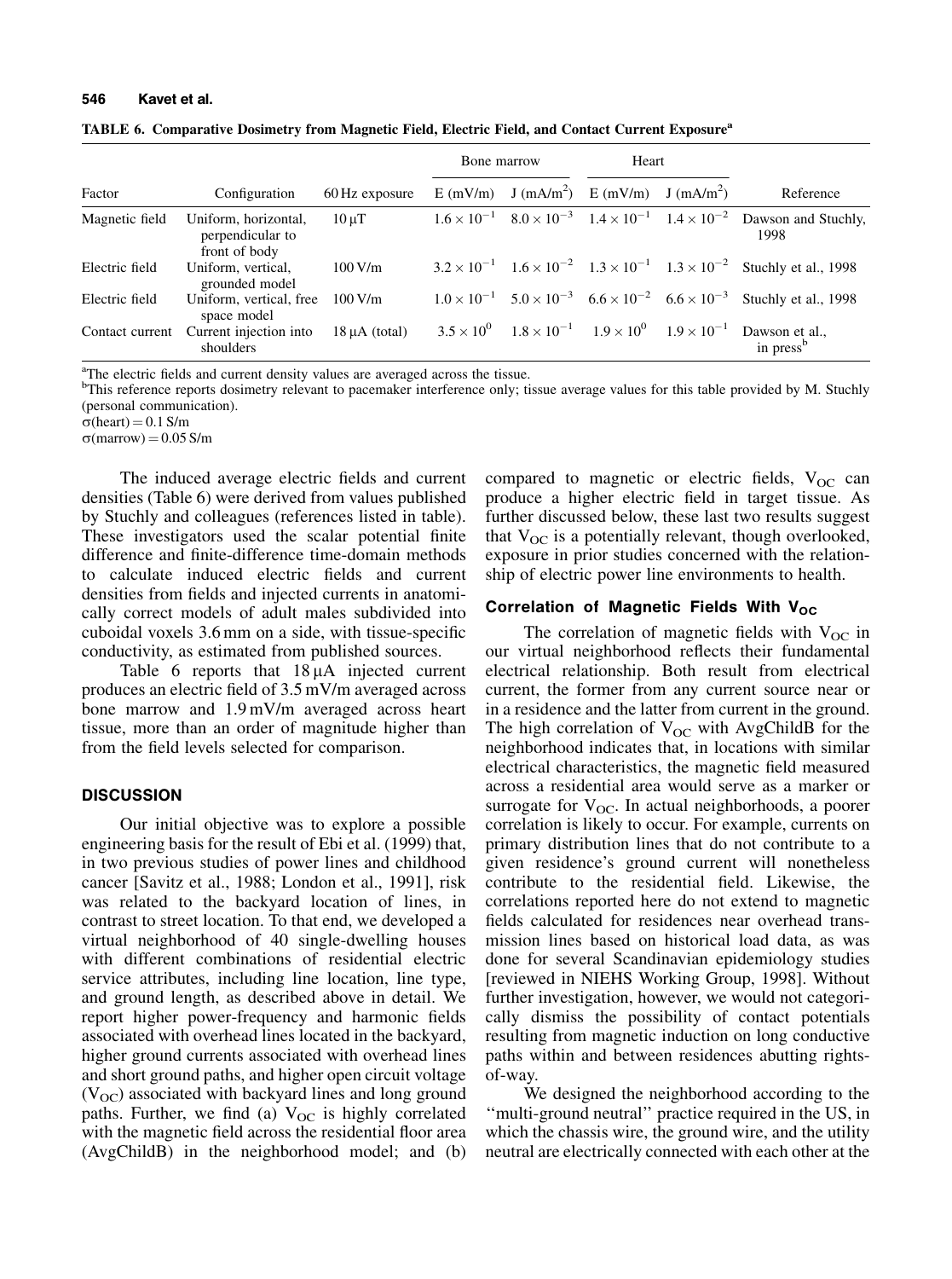service panel. As a consequence, current in the ground will create a voltage source of magnitude  $V_{OC}$  at the chassis, which can drive a small ``leakage'' or contact current into an individual who contacts it (Figure 2). Several European countries, have used grounding practices that keep the chassis wire separate from the ground return pathway, leaving a much lower possibility for contact current [Rauch et al., 1992].

It is important to observe that  $V_{OC}$  is a characteristic of the residence itself, as determined by its electrical supply and grounding characteristics. Thus, all plugged-in devices with a conductive exterior surface will carry an equivalent  $V_{OC}$ , regardless of location in the residence. In contrast, high magnetic fields are often confined to "hot spots" associated with service drops, ground return pathways, or unusual wiring. Such hot spots may be away from areas that are normally occupied.

## **Dosimetry**

As shown in Table 6, contact currents far below perception thresholds produce electric fields in tissue that exceed those due to ambient residential magnetic fields (away from appliances). We compared a contact current due to time-averaged  $V_{OC}$  within the upper tail of this parameter's distribution across the neighborhood to a uniform magnetic field  $(10 \mu T)$  larger by a factor of at least  $10-20$  than the highest space and/or time-averaged residential magnetic fields measured in many US studies [reviewed in Kavet, 1995]. Near appliances the fields may be even higher than  $10 \mu$ T, but they are highly nonuniform in space falling off usually with the cube of distance from the device.

The dosimetric contrasts shown in Table 6 for adults would likely be accentuated for child-size subjects. As Kaune et al. [1997] have shown in analytical solutions of simple ellipsoidal models, induced electric fields and current densities from the same electric and magnetic fields as above would be lower due to reduced coupling to the smaller body size. With the dimensions Kaune et al. [1997] used, coupling in children was about 30% lower for both magnetic and electric fields. For contact potentials, although total body impedance is higher for children (approximately  $40-50\%$ , see Reilly [1998]), their reduced cross sectional area (roughly half or less of an adult) results in larger induced quantities. Further, the marrow dose for contact current shown in Table 6 was based on bilateral current injection into the shoulders [to analyze pacemaker interference (Dawson et al., in press)]. The tissue levels shown in the table are averaged across the body even though, for shoulder injection, the current through the arm is negligible. Thus, for hand-to-feet conduction, the current would pass through the long bones of a single arm, which has a smaller cross section than the leg, the net effect of which would be higher induced quantities in the exposed upper extremity.

In addition to these relative aspects of dose, the absolute (as well as modest) level of contact current modeled  $(18 \mu A)$  produces average electric fields in tissue along its path that exceed 1 mV/m. At and above this level, the NIEHS Working Group [1998] accepts that biological effects relevant to cancer have been reported in "numerous well-programmed studies". The effects the Working Group cites are "increased cell proliferation, disruption of signal transduction pathways, and inhibition of differentiation''. The NIEHS endorses this conclusion in its final EMF RAPID report [1999].

Nonetheless, it remains important to compare electric fields induced in tissue due to environmental exposure to the magnitude and spectra of fields due to endogenous electrical activity. Hart and Gandhi [1998] report that the average  $40-70$  Hz endogenous electric field in cardiac tissue is between  $8$  and  $25 \text{ mV/m}$ , depending on computational method. The cardiac signal decreases with distance to neighboring tissue and is negligible in the brain. Natural electrical activity in the central nervous system (CNS), as recorded on the electroencephalogram, may be several millivolts per meter (see NIEHS, 1997), peaks below 30 Hz and has little spectral power beyond 40 Hz.

Bone marrow, target tissue for leukemia, is located directly adjacent to bone tissue, which when physically loaded, experiences "streaming potentials" of up to  $0.1 - 1$  V/m [MacGinitie, 1995; reviewed in NIEHS Working Group, 1998]. In general, the spectral power of these potentials is mainly below 10 Hz [McLeod et al., 1998]. The extent to which these fields extend to the marrow is not known precisely, although they tend to be radially oriented and would not be expected to produce marrow fields that exceed 1 mV/m. Although cartilage has streaming potentials even higher than bone, the physical and electrical relations of cartilage to bone marrow are also likely to result in only small fields in the marrow [K. McLeod, personal communication]. Finally, active skeletal muscle produces local extremely-low-frequency (ELF) electric fields due to ongoing action potential activity. However, given the relative resistance of muscle and bone, the resulting fields normal to the bone are expected to remain confined to the muscle layer itself with little effect inside the marrow; some penetration of the component parallel to bone will occur due to boundary effects, but is likely to be attenuated in the marrow. Thus, the marrow of the long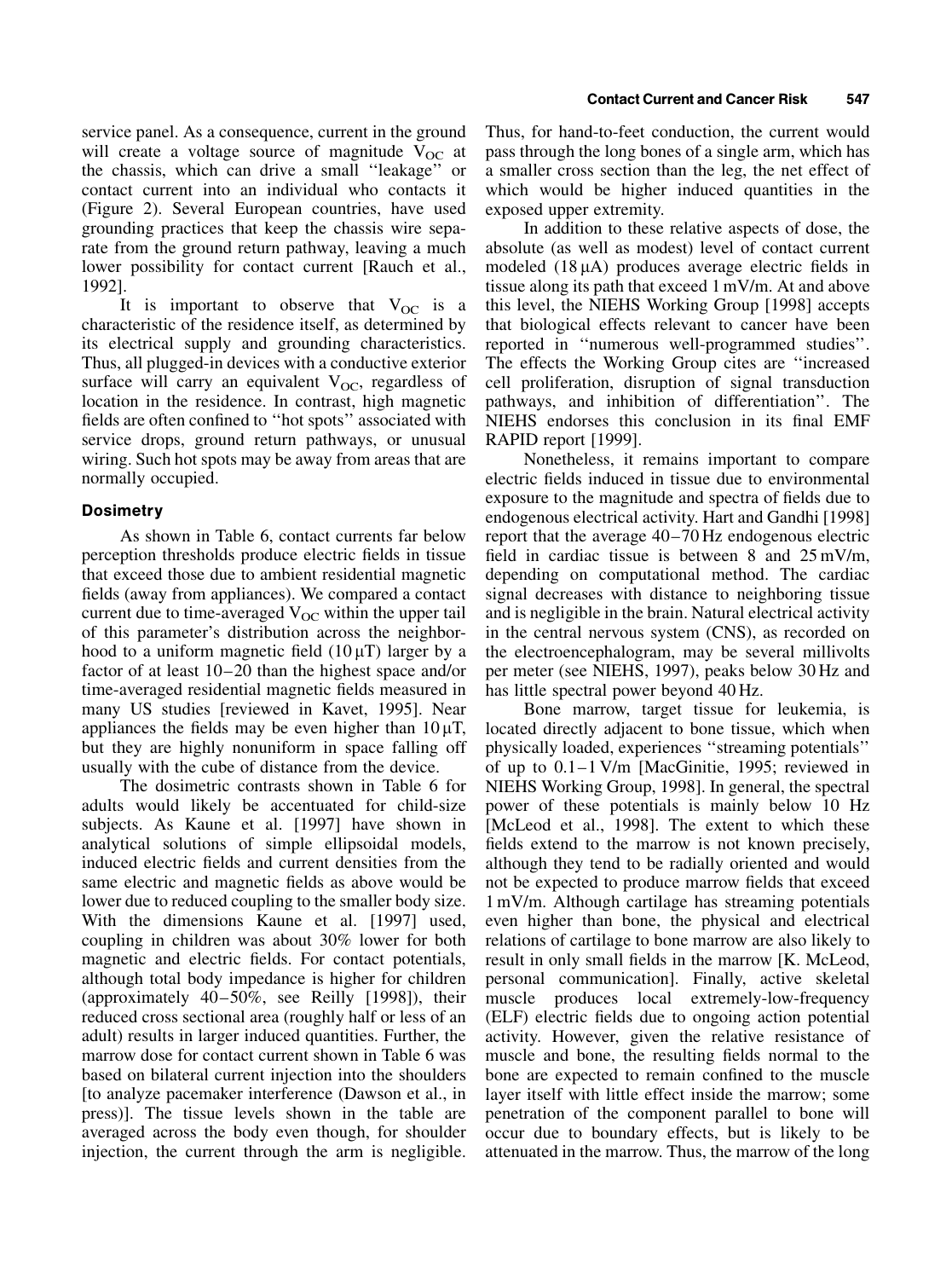bones, site of hematopoiesis and leukemogenesis in humans, is most likely electrically silent with respect to natural ELF signals in the heart and CNS (due to distance), and based on first principles, quite likely "quiet" due to bone and muscle activity nearby. However, further microdosimetric research will be required to clarify the natural electric field environment inside bone marrow.

## Epidemiological Implications

In a pooled analysis of all "qualifying" worldwide studies concerned with residential magnetic fields and childhood leukemia published through 1998, Greenland et al. (submitted) report a summary relative risk of 1.8 (95% CI:  $1.1-2.9$ ) associated with fields greater than  $0.3 \mu T$ , compared to < 0.1  $\mu$ T, with no evidence of heterogeneity across studies or across continents. In contrast, the risks associated with high wire categories (relevant to US studies only) were not consistent across studies.

Since the pooled analysis was completed, two studies of leukemia among children in Canada have been published, with neither reporting excess risk associated with wire code. McBride et al. [1999] reported little indication of an association of leukemia with personally monitored fields, while Green et al. [1999a] showed elevated odds ratios associated with fields measured within the residence and around the residence perimeter, as well as with the exposures recorded on personally-worn monitors [Green et al., 1999b]; these elevated risks were concentrated among younger children. A study across England, Wales, and Scotland [UKCCSI, 1999] reported no excess risks of childhood leukemia (or other cancers) associated with measured residential magnetic fields. How these more recent results may affect the pooled analysis has not been determined.

The immediate application of our results to specific studies in the EMF childhood leukemia literature is limited. The neighborhood was configured to represent residential electric service scenarios found in the Denver [Savitz et al., 1988] and Los Angeles [London et al., 1991] studies to address findings unique to those data sets [Ebi et al., 1999].

To that end, the neighborhood model incorporated realistic housing dimensions and realistic distances from the residence to street facilities (utility line and water main) and to backyard lines. The loads on the service drop conductors and 3rd harmonic generated from residential electricity usage were based on data acquired in a large-scale survey of nearly 1000 homes in the US [Zaffanella, 1993]. The power lines serving the neighborhood, however, were not loaded in accordance with their current-carrying capacity, nor

were transformers more heavily concentrated on threephase primaries, as compared to the other primaries in the model. Accordingly, the model neighborhood's power delivery system analyzed in this paper did not (and was not intended to) simulate the Wertheimer-Leeper wiring configurations, as they have been used in many epidemiological and exposure assessment studies.

In our simulated neighborhood, in which overhead distribution currents played no role in producing residential fields, the Spearman correlation of AvgGC with RoomAvgB was 0.52; in a sample of 333 nationwide residences whose magnetic fields were minimally affected by overhead power lines [see Kavet et al., 1999], the Spearman correlation of 24 h average ground current with spot measurements averaged across the residence was 0.41 [Kavet, unpublished observation]. Whereas the latter correlation was with respect to a field measurement taken at one point of time during the day in the real world, compared to a time averaged room measurement computed in a simulated neighborhood, the correspondence of these two correlation values is reassuring with regard to the neighborhood's representativeness of service drop/ ground electrical properties.

 $V_{\text{OC}}$  is an exposure variable that we believe could explain the marginal association of measured field with leukemia in the Denver study (odds ratio (OR) of 1.93, 95% confidence interval (CI) 0.67-5.56;  $\geq$  0.2  $\mu$ T spot-measured field compared to  $< 0.2 \mu$ T), and in the Los Angeles study (OR of 1.48,  $95\%$  CI 0.66-3.29;  $\geq 0.268 \,\mu T$  24 h bedroom average compared to  $< 0.68 \mu$ T). Both of these studies also reported positive associations between Wertheimer-Leeper wire code and leukemia risk, as well as positive associations between wire code and measured fields. As Ebi et al. [1999] reported, the wire code/leukemia associations in both studies were confined to backyard lines. Here, we report that both magnetic fields and  $V_{OC}$  are higher in residences with backyard lines.

In a separate follow-up analysis of the Savitz et al. (1988) Denver data set, Wertheimer et al. [1995] reported that increased all-cancer risks were associated with conductive plumbing, as well as with a metric they termed "elevated non-vertical" (ENV) fields, a marker of magnetic fields due to ground currents. These ENV fields may well have served as markers for  $V_{OC}$  according to the engineering relationships presented in this paper. No similar data were explicitly reanalyzed for Los Angeles, although Bowman et al. [1999] created a predictive model for residential magnetic fields in that data set which was used to confirm an association of leukemia risk with magnetic fields [Thomas et al., 1999]. These investigators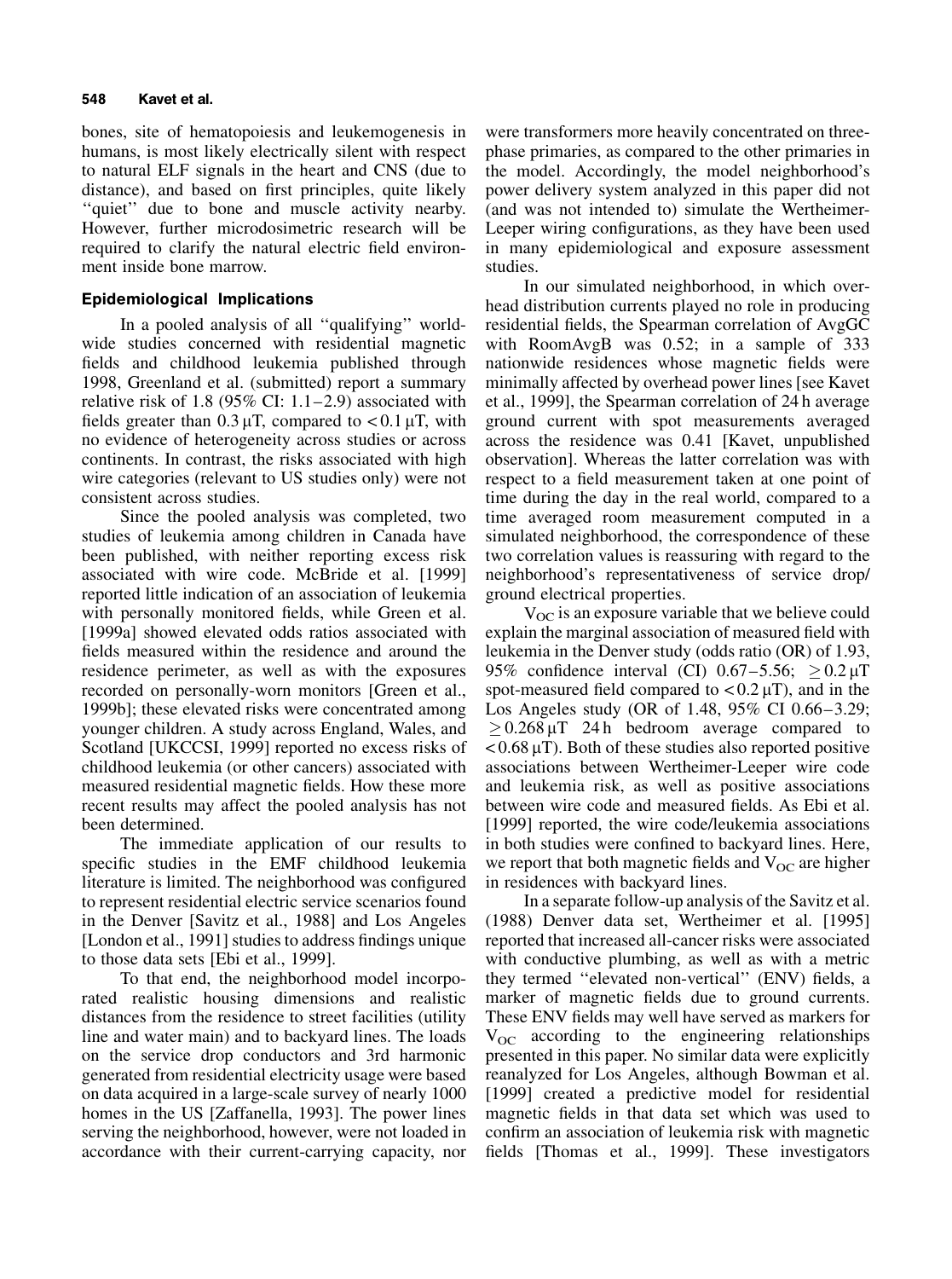conclude that the predicted fields cannot entirely account for the wire code association with leukemia reported by London et al. [1991], and that ``the most likely hypothesis is that an unidentified exposure metric involving the ELF magnetic field plays a role in carcinogenesis''. Although the investigators are likely alluding to alternate field metrics (perhaps transients), we believe that in a broader context, a "metric involving the ELF magnetic field" could also include contact current.

In the nine-state National Cancer Institute (NCI) childhood leukemia study [Linet et al., 1997], excess risk was reported for fields above  $0.3 \mu$ T "blended" time-average field relative to  $< 0.065 \mu T$  (OR 1.7; 95%) CI 1.0 $-2.9$ ); in the 0.4 $-0.5 \mu$ T stratum, the OR peaked at 3.3 (95% CI 1.2 $-9.4$ ). At higher fields the OR fell. We can only conjecture that the absence of a monotonic risk function in this study is due to the fact that the highest fields in the NCI data are caused by sources, such as nearby high voltage transmission lines, which do not contribute current to the residential ground path and thus to  $V_{OC}$ , whereas risk peaked among residences with high fields created by ground currents with correlated increases in  $V_{OC}$ . The NCI study reported no relationship of leukemia risk with Wertheimer-Leeper wire code category.

As mentioned above, the model here does not in any obvious way, adequately explain positive associations of cancer with overhead high voltage transmission lines, as reported in Sweden by Feychting et al. [1993]. However, we note the absence of a positive association in the study of childhood leukemia across the United Kingdom [UKCCSI, 1999], where residential wiring practices may preclude contact currents of the magnitude prevalent in residential electrical systems in the US.

#### Limitations

At this time there are no data that describe (a) the distribution of  $V_{OC}$  across residences, both single dwelling and multioccupancy, (b) the extent of physical contact with energized equipment or other conductive objects in the home that could produce contact current, or (c) the currents that actually result from such contacts. Factors that affect the magnitude of current from such contact include a residence's service/ground configuration and time-varying net load, alternative current paths (hand-to-hand and hand-to-feet), and variable impedance back to ground.

In addition, other situations can lead to either high  $V_{OC}$  or  $V_{OC}$  on unintended surfaces. For example, a poor connection in the service drop neutral will increase current through the ground wire, which will increase  $V_{OC}$ . Although all water pipes were assumed at ground in the model, a poorly conductive joint in a water line can produce  $V_{OC}$  on water fixtures if the ground wire is bonded upstream of that joint.

We need to address the data gaps identified above from a historical, as well as contemporary, perspective. Historical, to understand previous epidemiology studies of cases that occurred up to decades ago, when appliance construction, home wiring practices, and water service were different than they are today. More appliances today have a plastic exterior compared to metal exterior surfaces prevalent years ago; three-hole and two-hole polarized sockets are standard today as opposed to the unpolarized two-wire sockets used previously; and water service has evolved from copper pipe to plastic pipe, resulting in more alternative grounding practices. Contemporary, because if  $V_{OC}$  is an important exposure parameter with respect to health risks, then the knowledge of exposure characteristics as they now occur is critical to the design of new epidemiology studies. Obtaining reasonable estimates of the magnitude and temporal quality (likely to be highly intermittent) of residential contact current exposures, both historically and contemporarily, will also assist in designing laboratory studies to determine if appropriate cell or animal models of leukemia respond to exposures representative of the real world.

Another factor concerns exposures in apartment buildings, in which individual units are served through separate electric meters served from the same service drop. About one-quarter of all housing units in the US are apartments [US Census Bureau, 1999]. Depending on the wiring in the building,  $V_{OC}$  in one apartment may be dependent, to some extent, on net loads serving the others.

Other potentially relevant aspects of residential distribution systems have not been addressed here. These would include possible effects from loads downstream of the neighborhood in terms of fields from the primaries associated with those loads, and ground return currents that can insinuate themselves into the neighborhood's grounding system. All of the grounding in the neighborhood was through conductive water pipe through a conductive water main. The analysis here did not address redistribution of return current due to alternate grounding methods, such as driven ground rods or the effect of unintentional faults in the grounding system.

## **CONCLUSION**

We have identified contact current due to  $V_{OC}$  as a factor potentially responsible for the association between residential magnetic fields and childhood leukemia. The studies of childhood leukemia risks in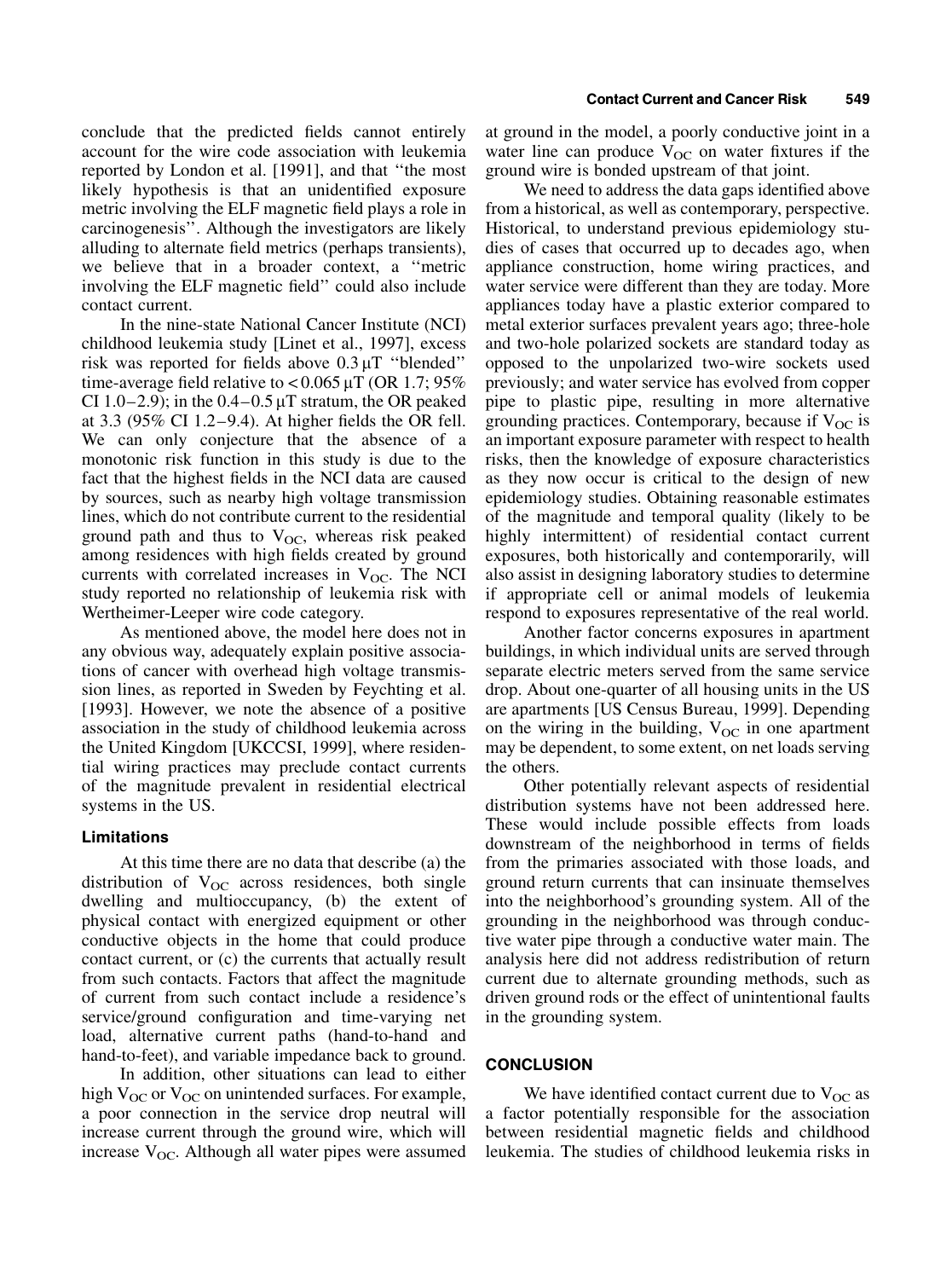EMF environments, which were of case-control design, encompass diverse combinations of base populations, control selection methods, transmission and distribution systems, and methods for assessing historical exposure relevant to a proposed etiologic period. Although alternate environmental exposures, including local vehicular traffic density [Pearson et al., 1999], viral contact [Sahl, 1994], and water quality [Kavet, 1995] have been proposed as possible explanations, none have risen to an acceptable level of plausibility. In addition, no bias with respect to casecontrol selection or response has been identified that would rationalize the positive associations in any unifying way [NIEHS Working Group, 1998]. The NIEHS Working Group's report [1998] and the NIEHS EMF RAPID report [1999] both concluded that significant uncertainty remains with respect to childhood leukemia risk in magnetic field environments.

In the virtual neighborhood analyzed here, which models residential service for single dwelling homes across much of the US and Canada,  $V_{OC}$  is strongly associated with the magnetic field, and is capable of delivering biologically significant dose to target tissue. Our conclusion regarding  $V_{OC}$  is more difficult to rationalize for those studies reporting positive associations in an overhead transmission line environment, although exposed caseloads were extremely small in number and magnetic induction effects cannot be ruled out automatically. The pooled analysis by Greenland et al. (submitted) suggests increased childhood leukemia risk above  $0.3 \mu$ T, indicative of large currents in and around the residence. In our model, large currents in the ground are also capable of generating high  $V_{OC}$ . Interestingly, there has been no trace of positive association of childhood leukemia with residential electric fields [Savitz et al, 1988; London et al., 1991; McBride et al., 1999], which may be present regardless of current flow.

Two-year bioassays, as well as shorter-term model-specific bioassays for magnetic field carcinogenicity, and leukemia in particular, have been almost entirely negative [McCann et al., 1997, 2000] and have created a conceptual obstacle for drawing inferences regarding magnetic fields as a possible leukemogen [NIEHS, 1999]. If a toxicologically significant dose (induced electric field) is required in the fore- and hindlimbs to promote leukemia in a rodent model, then a magnetic field, even the high fields used in the bioassays, may be ineffective because of poor coupling to those sites.

To date there is no accepted biophysical mechanism that would explain leukemogenic effects of residential-strength magnetic fields, which are  $\langle 1 \mu T \rangle$ away from appliances [Valberg et al., 1997; NIEHS

Working Group, 1998]. Contact currents due to  $V_{OC}$ s of the magnitude estimated for the residences in our neighborhood model produce electric fields in tissue that do not strain the question of biological plausibility to this extent, and in fact, produce doses with the potential to trigger biological effects.

Many unknowns about contact currents resulting from  $V_{OC}$  remain with respect to biological effects in appropriate laboratory models, the extent of exposure across the population now and historically, and the relevant associations of exposure with health endpoints. Finally, contact current is an exposure that likely occurs in the workplace in association with energized equipment. Occupational exposures to contact current merit as much attention as do residential exposures.

## ACKNOWLEDGMENT

We thank Bob Olsen, Tony Sastre, and Richard Ulrich for their helpful commentary, critique, and encouragement throughout the project. For helpful comments for the revised paper, we thank Bill Bailey, Dan Bracken, Ken McLeod, Maria Stuchly, and Randall Takemoto-Hambleton.

# APPENDIX 1

## Detailed Neighborhood Description

- 1. Four streets and 40 houses comprise the model (Figure 3). A Street, B Street, and C Street run West to East, and N Street runs South to North. A Street and C Street are cul-de-sac, with 12 houses in A Street and six in C Street included in the study. B Street and N Street are through streets. Twelve houses in B Street and 10 in N Street are included in the study. A Street, B Street, and C Street are 12.2 m (40 feet) wide. N Street is 19.8 m (65 feet) wide. Houses are set back 9.1 m (30 feet) from the street.
- 2. A three-phase overhead distribution line, with thick wires (the term, "thick", was used by Wertheimer and Leeper [1979] to describe lines with high potential loading), is running along N Street. Another three-phase overhead distribution line, with thick wires, is running in the backyards of houses between A and B Streets. An overhead distribution line with a single-phase primary is running in the backyards of houses between B and C Streets. An underground distribution line serves the houses on the North side of A Street. The height of the neutral above ground is 10.1 m (33 feet). The distances between houses and lines are shown in Figure 3 and are listed in Appendix 2.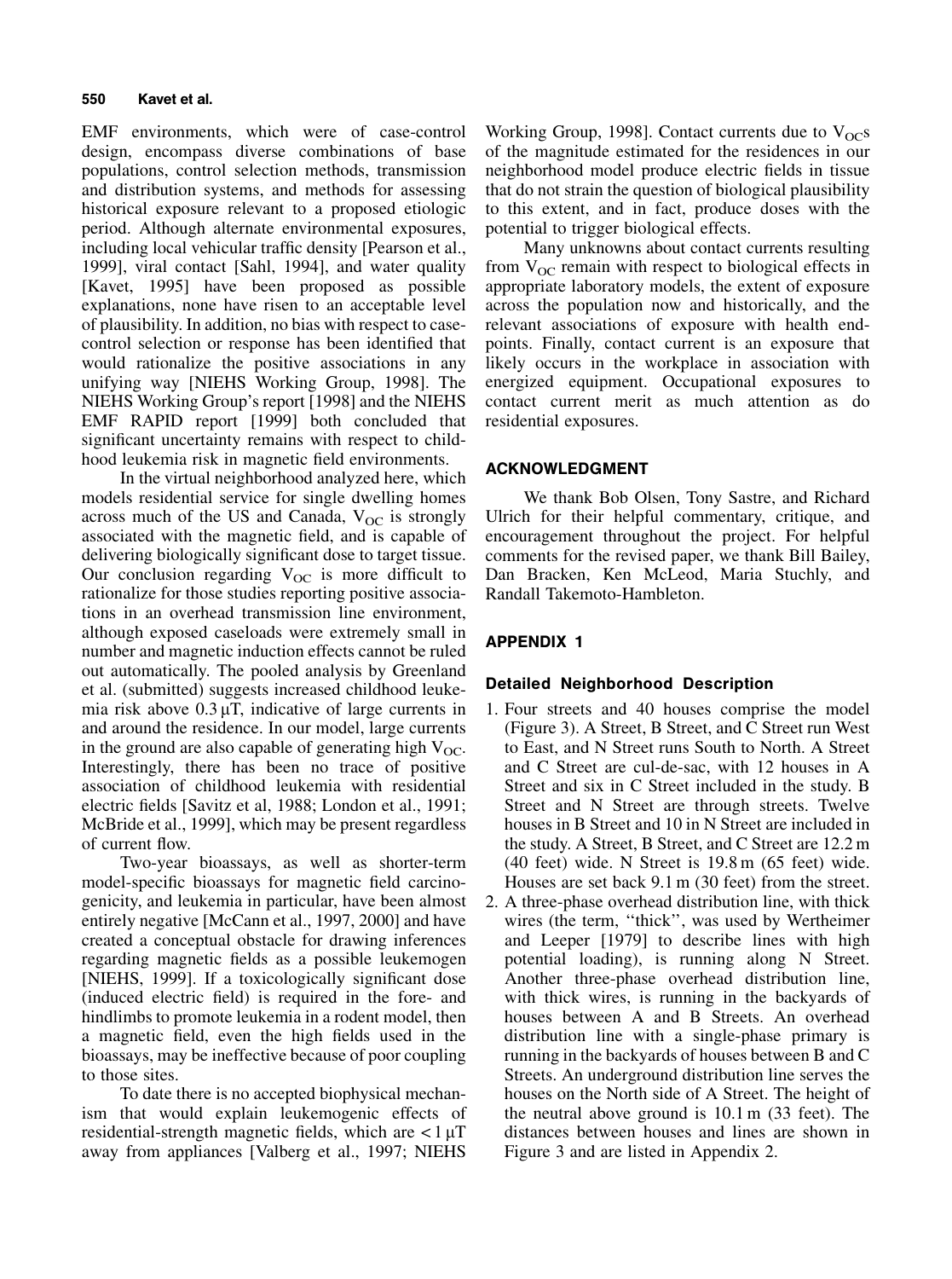- 3. Seven different distribution transformers (T1 to T7) serve different groups of houses as shown in Figure 3. The transformers are connected between one phase of the primary and the neutral. For instance, transformer T6 is connected between Phase C and the neutral and serves eight houses: four houses directly connected to the transformer and four houses connected at the end of a secondary line.
- 4. The segments of the ground current circuit are indicated with thicker lines. They include water mains, water service lines connecting houses to the main, and the conductors connecting the electrical service neutral to the water service line inside the houses ("grounding wires"). The water mains are located in the middle of the street, 1.1 m (3.6 feet) below street level. Two types of ground current paths are considered inside each house: type 1 and type 2 (Figure 4). Type 1 is the shorter possible path for overhead street lines, overhead backyard lines, and underground street lines (top to bottom in Figure 4). Type 2 is the longer possible path for overhead street lines, overhead backyard lines, and underground street lines (top to bottom in Figure 4). For each house, the service drop arrives at a corner and then goes to the electrical panel. The attachment points of overhead service drops at the houses are 5.3 m (17.4 feet) above street level. The distance between service drop and inside wall of the house is 0.5 m (20 inches). The grounding wire is 0.3 m  $(10$  inches) below the first floor. The water service line from the main is perpendicular to the street and arrives at 0.3 m (1 foot) from a house

# APPENDIX 2

| <b>Characteristics of Neighborhood Houses</b> |  |  |  |
|-----------------------------------------------|--|--|--|
|-----------------------------------------------|--|--|--|

corner at a depth of 1.1 m (3.6 feet) below street level.

- 5. The class (1 = thick 3-phase primary,  $3 =$  first span secondary,  $6 = end$  pole,  $7 =$ underground), distance, and wire code of the residences, the type of line (street or backyard), and the type of ground current path (Type 1 or Type 2) are listed in Appendix 2. Using Wertheimer-Leeper wire code terminology, there are 11 Very High Current Configuration (VHCC) houses, 13 Ordinary High Current Configuration (OHCC) houses, two Ordinary Low Current Configuration (OLCC) houses, and 14 Very Low Current Configuration (VLCC) houses, six of which have underground service.
- 6. The same dimensions are assigned to all houses: two-floor houses with a rectangular floor plan 10.7 m by 7.6 m  $(35 \times 25 \text{ ft})$ , with the longest dimension parallel to the street. The first and second floors are at  $0.5 \text{ m}$  (1.6 feet) and  $3.3 \text{ m}$  (10.8 feet) above street level, respectively. Each house contains eight equal size rooms, four per floor.
- 7. The electrical parameters of the conductors of the ground current circuit are given in Appendix 3. The values of these parameters were chosen to represent values encountered in practical situations. The termination impedances (to ground) simulating the extension of water mains and primary neutrals beyond the immediate neighborhood are listed in Appendix 3. The primary loads and their return currents had a negligible effect on residential magnetic fields and ground currents, and, therefore, were not taken into account in the neighborhood analysis presented in the Results.

| House          | Class | Distance m (feet) | Residence code | Line type | Line location | Ground type    |
|----------------|-------|-------------------|----------------|-----------|---------------|----------------|
| A <sub>1</sub> |       | 7.6(25)           | <b>VLCC</b>    | UG        | <b>Street</b> |                |
| A <sub>2</sub> |       | 13.7(45)          | <b>VHCC</b>    | 3-Phase   | Backyard      |                |
| A <sub>3</sub> |       | 7.6(25)           | <b>VLCC</b>    | UG        | Street        |                |
| A4             |       | 13.7(45)          | <b>VHCC</b>    | 3-Phase   | Backyard      | $\overline{c}$ |
| A5             |       | 7.6(25)           | <b>VLCC</b>    | UG        | <b>Street</b> |                |
| A6             |       | 13.7(45)          | <b>VHCC</b>    | 3-Phase   | Backyard      |                |
| A <sub>7</sub> |       | 7.6(25)           | <b>VLCC</b>    | UG        | <b>Street</b> |                |
| A8             |       | 13.7(45)          | <b>VHCC</b>    | 3-Phase   | Backyard      |                |
| A <sub>9</sub> |       | 7.6(25)           | <b>VLCC</b>    | UG.       | <b>Street</b> |                |
| A10            |       | 13.7(45)          | <b>VHCC</b>    | 3-Phase   | Backyard      |                |
| A11            |       | 7.6(25)           | <b>VLCC</b>    | UG        | <b>Street</b> |                |
| A12            |       | 13.7(45)          | <b>VHCC</b>    | 3-Phase   | Backyard      |                |
| B1             |       | 24.4 (80)         | <b>OHCC</b>    | 3-Phase   | Backyard      |                |
| B <sub>2</sub> |       | 13.7(45)          | <b>VLCC</b>    | 1-Phase   | Backyard      | $\mathfrak{D}$ |
| B <sub>3</sub> |       | 24.4 (80)         | OHCC           | 3-Phase   | Backyard      |                |
| <b>B4</b>      |       | 13.7(45)          | <b>OHCC</b>    | 1-Phase   | Backyard      |                |
| B <sub>5</sub> |       | 24.4 (80)         | OHCC           | 3-Phase   | Backyard      |                |
| B <sub>6</sub> |       | 13.7(45)          | OHCC           | 1-Phase   | Backyard      |                |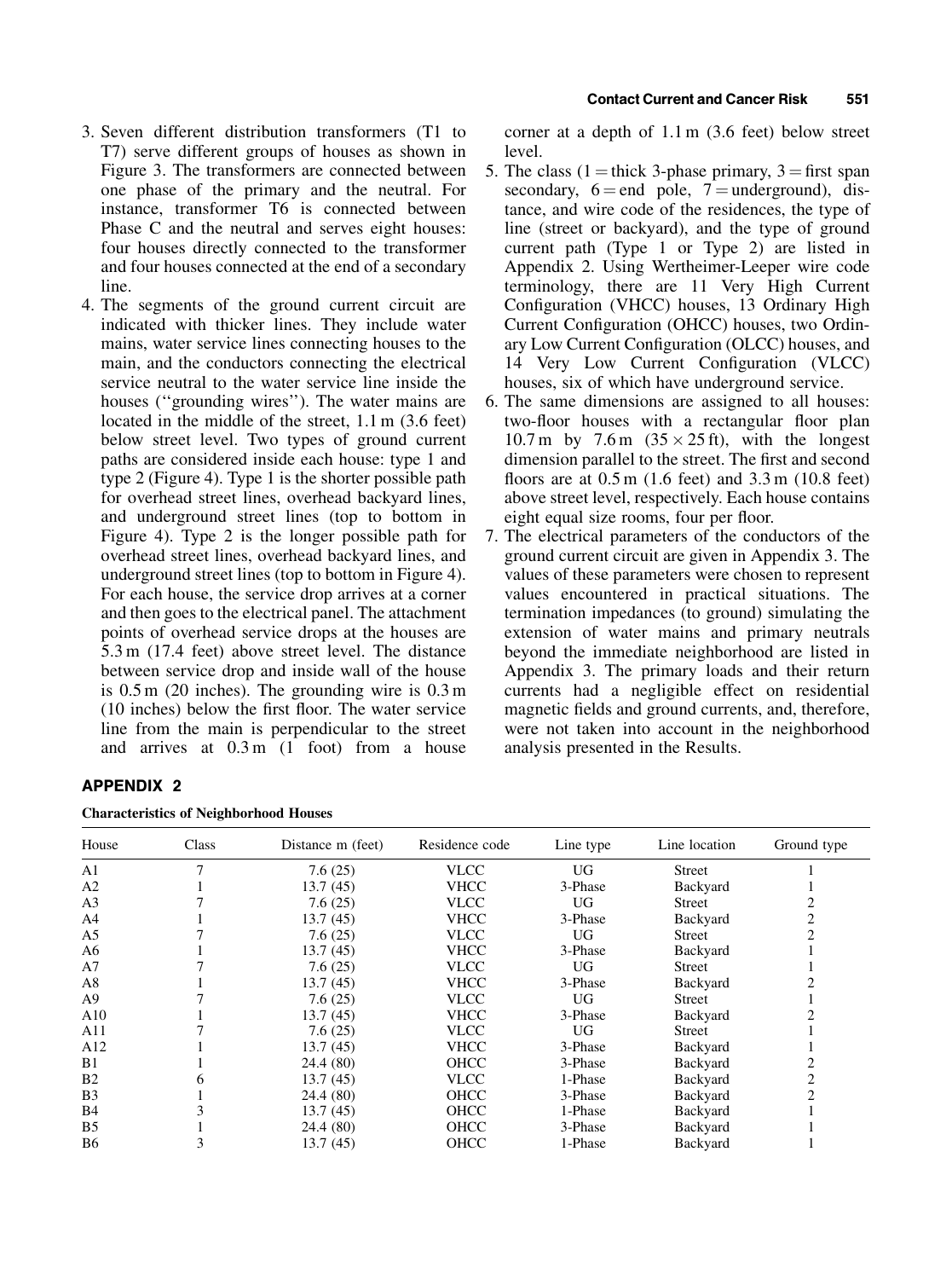| House           | Class | Distance m (feet) | Residence code | Line type | Line location | Ground type    |
|-----------------|-------|-------------------|----------------|-----------|---------------|----------------|
| B7              |       | 24.4 (80)         | OHCC           | 3-Phase   | Backyard      |                |
| B8              | 6     | 13.7(45)          | <b>VLCC</b>    | 1-Phase   | Backyard      |                |
| <b>B</b> 9      |       | 24.4 (80)         | <b>OHCC</b>    | 3-Phase   | Backyard      |                |
| <b>B10</b>      | h     | 13.7(45)          | <b>VLCC</b>    | 1-Phase   | Backyard      | 2              |
| <b>B11</b>      |       | 24.4 (80)         | <b>OHCC</b>    | 3-Phase   | Backyard      | 2              |
| <b>B12</b>      | 6     | 13.7(45)          | <b>VLCC</b>    | 2-Phase   | Backyard      |                |
| C1              | 6     | 24.4 (80)         | <b>VLCC</b>    | 2-Phase   | Backyard      |                |
| C <sub>3</sub>  |       | 24.4 (80)         | <b>OLCC</b>    | 2-Phase   | Backyard      | 2              |
| C <sub>5</sub>  |       | 24.4 (80)         | <b>OLCC</b>    | 2-Phase   | Backyard      |                |
| C7              | 6     | 24.4 (80)         | <b>VLCC</b>    | 2-Phase   | Backyard      | $\overline{c}$ |
| C9              | 6     | 24.4 (80)         | <b>VLCC</b>    | 2-Phase   | Backyard      | 2              |
| C11             | 6     | 24.4 (80)         | <b>VLCC</b>    | 2-Phase   | Backyard      |                |
| N1              |       | 13.7(45)          | <b>VHCC</b>    | 3-Phase   | <b>Street</b> |                |
| N <sub>2</sub>  |       | 24.4 (80)         | OHCC           | 3-Phase   | <b>Street</b> |                |
| N <sub>3</sub>  |       | 13.7(45)          | <b>VHCC</b>    | 3-Phase   | <b>Street</b> |                |
| N4              |       | 24.4 (80)         | OHCC           | 3-Phase   | <b>Street</b> |                |
| N <sub>5</sub>  |       | 13.7(45)          | <b>VHCC</b>    | 3-Phase   | <b>Street</b> |                |
| N6              |       | 24.4 (80)         | <b>OHCC</b>    | 3-Phase   | <b>Street</b> |                |
| N7              |       | 13.7(45)          | <b>VHCC</b>    | 3-Phase   | Street        |                |
| N8              |       | 24.4 (80)         | <b>OHCC</b>    | 3-Phase   | <b>Street</b> | 2              |
| N <sub>9</sub>  |       | 13.7(45)          | <b>VHCC</b>    | 3-Phase   | <b>Street</b> | 2              |
| N <sub>10</sub> |       | 24.4 (80)         | OHCC           | 3-Phase   | <b>Street</b> | $\overline{2}$ |

#### APPENDIX 3

Electrical Parameters of the Ground Current Circuit Conductors<sup>a</sup>

|                                       | Resistance<br>$(m\Omega/m)$ | Geometric mean<br>diameter (m) |
|---------------------------------------|-----------------------------|--------------------------------|
| Primary neutral                       | 0.494                       | 0.008                          |
| Secondary neutral                     | 0.494                       | 0.008                          |
| (overhead line)                       |                             |                                |
| Secondary neutral                     | 0.336                       | 0.009                          |
| (underground line)                    |                             |                                |
| Service drop neutral                  | 0.494                       | 0.008                          |
| (overhead)                            |                             |                                |
| Service drop neutral<br>(underground) | 0.84                        | 0.005                          |
| Grounding wire                        | 3.25                        | 0.0025                         |
| Water line                            | 0.206                       | 0.023                          |
| Water main <sup>b</sup>               | 0.32                        | 0.01                           |
| Ground rod at service entrance        | 50 $\Omega$                 |                                |
| Water main terminations               | $0.002\,\Omega$             |                                |
| Primary neutral terminations          | $0.002\,\Omega$             |                                |

<sup>a</sup>The values in the table are based on personal experience of one of the authors (LEZ), who managed the EPRI high voltage facility in Lenox, MA, was the principal investigator of the "1000-home study" [Zaffanella, 1993], and developed the algorithms for the ground current network analysis used in the modeling software.  ${}^{\overline{b}}$ Geometric mean diameter (GMD) is a function of a conductor's physical dimensions and impedance characteristics. The water main has a smaller GMD than the water line, even though it is physically larger.

## **REFERENCES**

- Barnes F, Wachtel H, Savitz D, Fuller J. 1989. Use of wiring configuration and wiring codes for estimating externally generated electric and magnetic fields. Bioelectromagnetics 10:13±21.
- Bowman JD, Thomas DC, Jiang L, Jiang F, Peters JM. 1999. Residential magnetic fields predicted from wiring configurations: I. Exposure model. Bioelectromagnetics 20: 399±413.
- Dawson TW, Stuchly MA, Caputa K, Sastre A, Shepard RB, Kavet R. Pacemaker interference and low frequency electric induction in humans by external fields and electrodes. IEEE Trans Biomed Eng. (In press).
- Dawson TW, Stuchly MA. 1998. High-resolution organ dosimetry for human exposure to low-frequency magnetic fields. IEEE Trans Magnetics 34:708-718.
- Ebi KL, Zaffanella LE, Greenland S. 1999. Application of the casespecular method to two studies of wire codes and childhood cancers. Epidemiology 10:398-404.
- Feychting M, Ahlbom A. 1993. Magnetic fields and cancer in children residing near Swedish high-voltage power lines. Am J Epidemiol 138:467-481.
- Green L, Miller A, Agnew D, Greenberg M, Li J, Villeneuve P, Tibshirani R. 1999a. Childhood leukemia and personal monitoring of residential exposures to electric and magnetic fields in Ontario, Canada. Cancer Causes Control 10: 233±243.
- Green L, Miller A, Villeneuve P, Agnew D, Greenberg M, Li J, Donnelly K. 1999b. A case-control study of childhood leukemia in southern Ontario, Canada, and exposure to magnetic fields in residences. Int J Cancer 82:161±170.